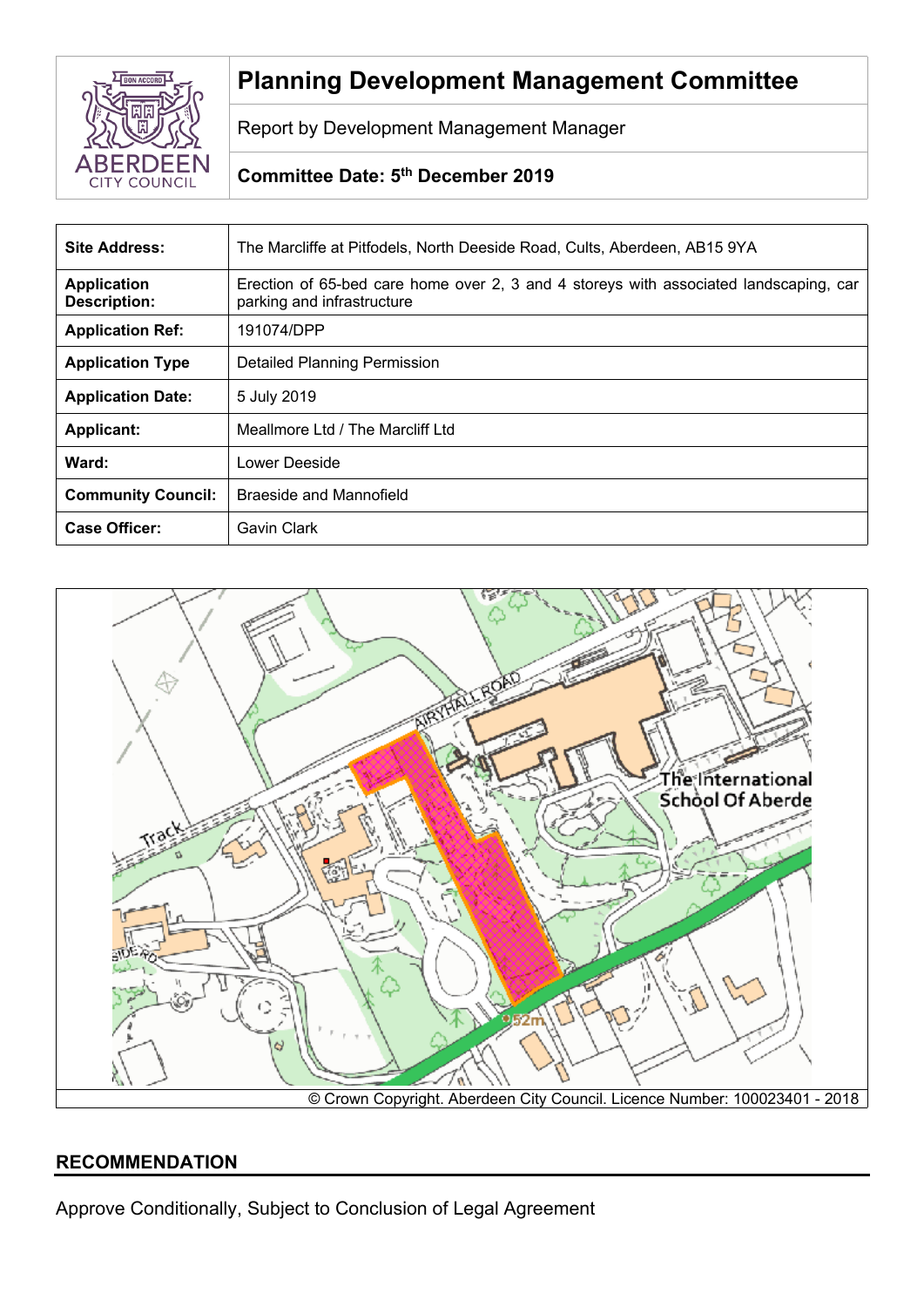#### **APPLICATION BACKGROUND**

#### **Site Description**

This application relates to an irregular shaped site extending to approximately 1.1 hectares, located to the west of the existing Marcliffe Hotel and to the east of the International School of Aberdeen. The site is located within the Pitfodels Conservation Area and is sited approximately halfway between Aberdeen and Cults. It is bounded to the north by an unsurfaced track (Airyhall Road - a Core Path), to the south by North Deeside Road. A tarmac footpath (also a Core Path) runs the length of the eastern boundary between the site and the grounds containing the International School of Aberdeen.

The site currently includes extensive areas of gravel and bitmac surfaced car parking with specimen and mature coniferous and broadleaved trees most prominently extending along the front half of the site towards North Deeside Road, but also located along either boundary and throughout the site. The trees along the North Deeside Road frontage are protected by a tree preservation order, whilst the others are protected by the fact that they are located within a conservation area.

Vehicular and pedestrian access would continue to be taken from the existing loop driveway and core path from North Deeside Road. Pedestrian access from Airyhall Road could also be taken from the north.

#### **Relevant Planning History**

Planning permission (Ref: A8/1478) was approved in July 2009 for an extension to the adjacent Marcliffe hotel to form 228 new bedrooms, reception, function, lounge, leisure and spa accommodation including multi-level underground parking to provide 264 spaces on land between the hotel and North Deeside Road. A section 42 variation (ref: P140775) was approved in September 2014 to 'renew' the life of planning permission A8/1478 for a period of three years, expiring on 18 September 2017. A further section 42 variation (Ref: 170606/S42) was approved in August 2017 to further "renew" the life of the aforementioned planning permission for a period of three years expiring on the 30th August 2020. This consent therefore remains valid and can be implemented.

Planning permission for the development of the International School of Aberdeen campus (Ref: A7/0937), immediately to the east was granted in December 2007. A proposal for an extension to the International School (Ref: P140552), at the north-west corner of the rear wing, close to the north east boundary with the site, was approved in May 2014. This consent was implemented.

An application for planning permission (Ref: P141672) was withdrawn by the applicant in July 2015 for the demolition of the existing Marcliffe Hotel and spa and erection of 189 residential units, along with open space, parking and associated infrastructure.

An application for planning permission (Ref: P140224) was withdrawn by the applicant in December 2014 for the demolition of the existing Marcliffe Hotel and the erection of a Class 4 Office and associated infrastructure works.

There have also been a number of other applications for alterations and extensions to the adjacent hotel, none of which are of particular relevance to the determination of this planning application.

## **APPLICATION DESCRIPTION**

#### **Description of Proposal**

The proposal seeks detailed planning permission for the erection of a 65-bed care home set over 2-4 storeys with associated landscaping, car parking and infrastructure.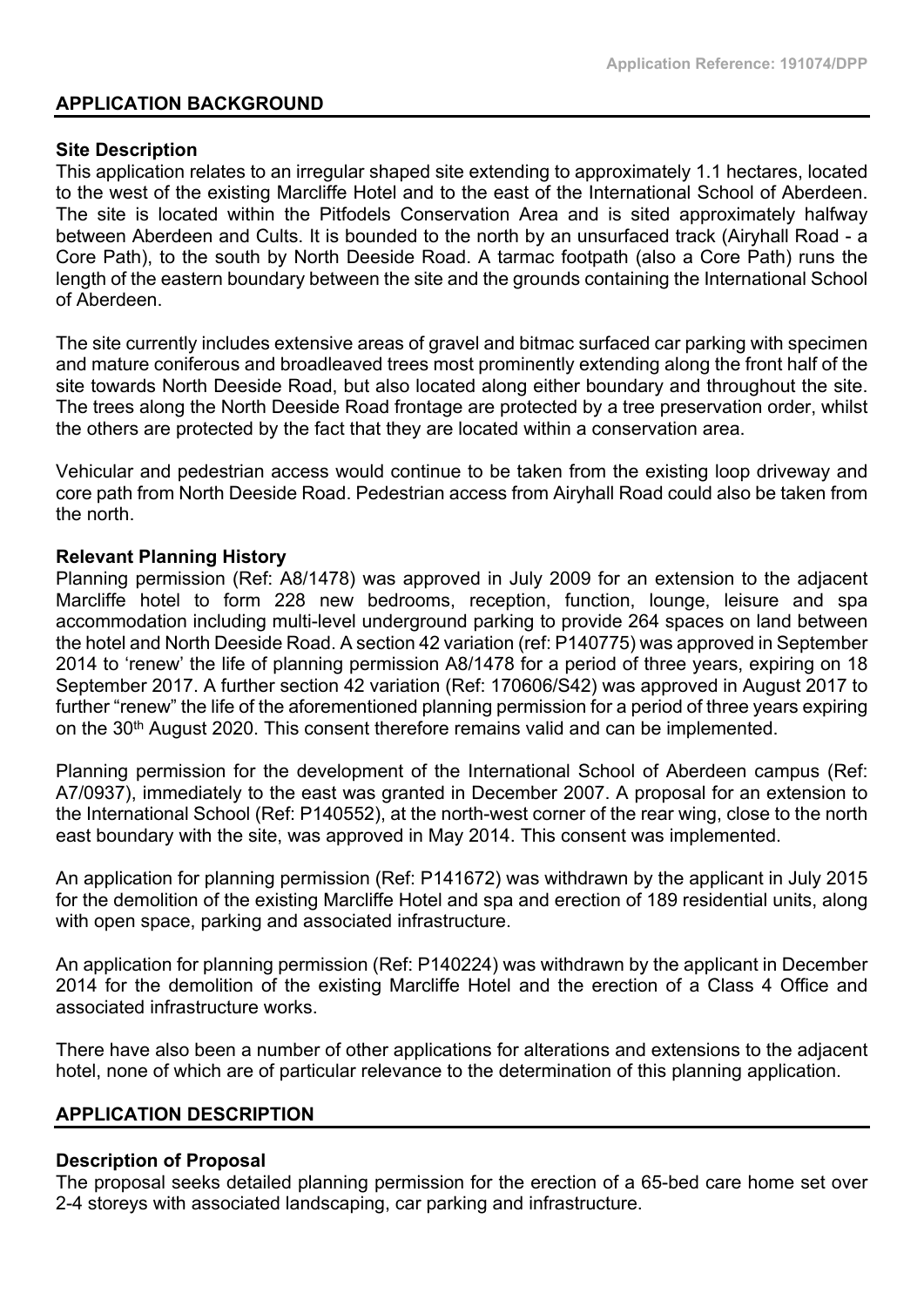The building itself, which would be built in the overspill car parking area for the adjacent hotel, would be four storeys on its front (southern elevation) and, due to the slope of the land which falls from north to south, would be two storeys on its rear (northern) elevation. It would have an overall maximum height of approximately 17.9m (11.1m on its southern elevation), width of 33.8m, length of 68.7m and approximate floor area of 350 sqm. Materials proposed would include a beige render, natural granite facing blocks, aluclad windows and doors, standing seam cladding and concrete slate effect roof tiles

The proposal would include the formation of 49 car parking spaces, 27 of these would be located to the front of the building for use as resident/ visitor parking, with a further 22 spaces provided for staff to the rear (north). The existing core path would be upgraded with lighting to allow access to North Deeside Road to the south, and the existing nearest bus stops to the site would also be upgraded. Vehicular access would be taken from the existing access (shared with the hotel) onto North Deeside Road.

The submitted arboricultural information indicates the loss of at up to 43 trees to facilitate the development (32 trees to accommodate the proposal and 11 trees for reasons of good arboricultural practice), mainly surrounding the proposed building. The trees proposed for removal include sycamore, ash and horse chestnut.

## **Supporting Documents**

All drawings and supporting documents listed below can be viewed on the Council's website at: [https://publicaccess.aberdeencity.gov.uk/online](https://publicaccess.aberdeencity.gov.uk/online-applications/applicationDetails.do?activeTab=documents&keyVal=PU688IBZHJ000)[applications/applicationDetails.do?activeTab=documents&keyVal=PU688IBZHJ000.](https://publicaccess.aberdeencity.gov.uk/online-applications/applicationDetails.do?activeTab=documents&keyVal=PU688IBZHJ000)

- *Design and Access Statement (Updated October 2019)*: looks at various issues including context, access and connectivity, design proposals, materials and provides visualisations for the proposed development;
- *Supporting Planning Statement (October 2019)*: looks at the site, planning history, the proposed development, planning context, a discussion of how the proposal complies with the development plan and an overall conclusion;
- *Daylight and Sunlight Report (October 2019)*: provides an assessment of the daylight and sunlight provision for the proposed development. This also sets out criteria, simulation inputs and provides details of the results as well as an overall conclusion;
- *Bat Survey (submitted November 2019):* provides an assessment of bat roost potential within trees within the development site. It concludes that there would be no loss of bat roosting habitat;
- *Noise Impact Assessment (submitted September 2019):* provided an analysis of the site including an assessment of the adjacent hotel use;
- *Tree Survey Repot and Schedule (updated November 2019):* provides an analysis of the site and details of the survey results;
- *Drainage Statement (July 2019):* includes an assessment of the site, foul water calculations, run-off rates, surface water attenuation and details of the drainage layout for the proposed development;
- *Transport Statement (and updated statement (July and September 2019)):* provides details of the site, site accessibility, development proposals and access arrangements, traffic impact from the development, a travel plan framework and an overall summary/ conclusion. An updated statement was submitted following comments received from colleagues in Roads Development Management.

## **Reason for Referral to Committee**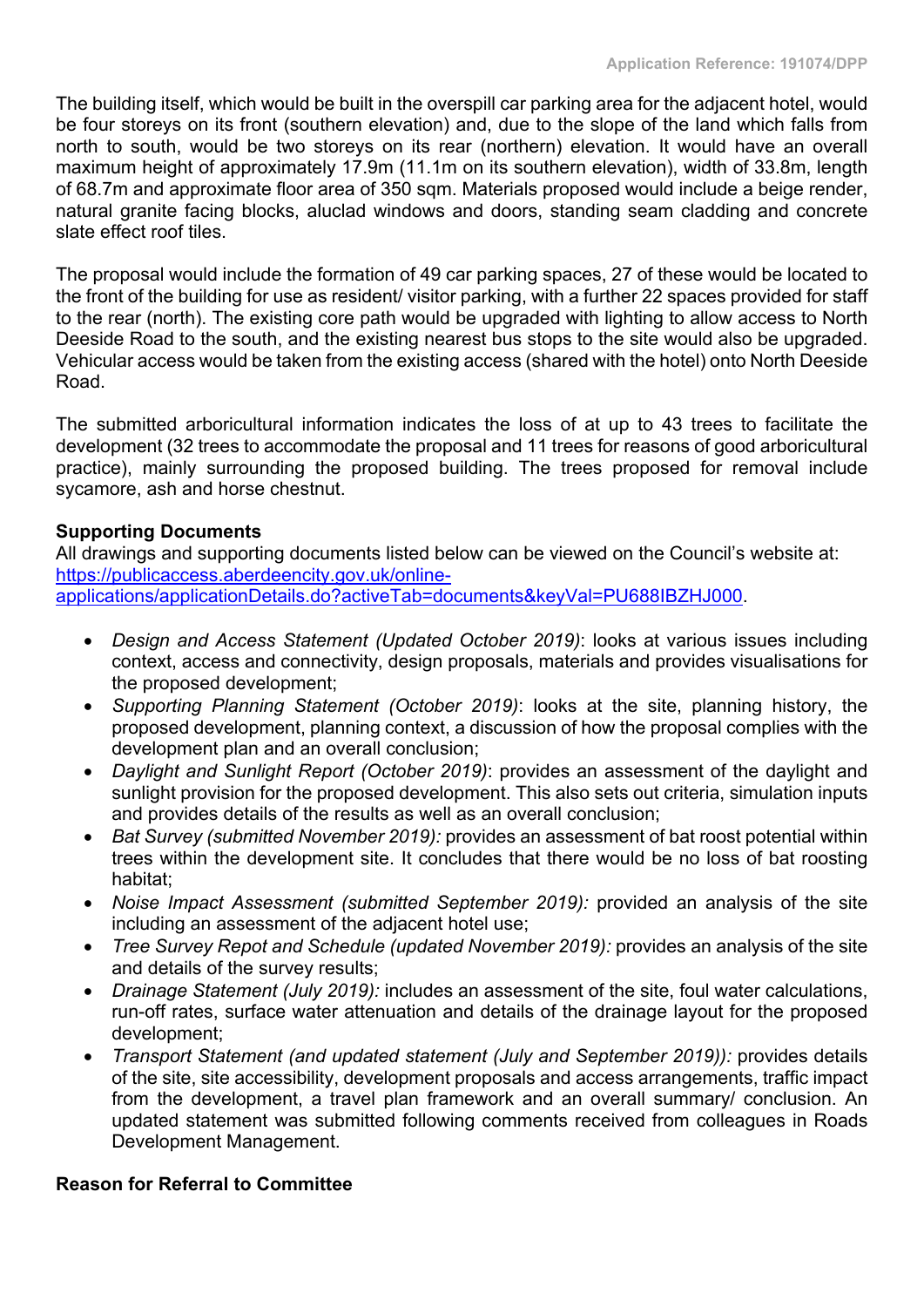The application has been referred to the Planning Development Management Committee because objecting comments have been received from Braeside and Mannofield Community Council. The proposal therefore falls out with the scheme of delegation.

## **CONSULTATIONS**

**ACC - Waste Strategy Team** – advise of the waste management requirements. Their response will be discussed in greater detail in the evaluation section of this report.

**ACC - Roads Development Management Team** – their response will be discussed in greater detail in the evaluation section of this report. In summary, they have no objection to the proposal subject to the insertion of conditions relating to lighting, bus stops and the implementation of a travel plan.

**ACC - Environmental Health** – have reviewed the submitted Noise Impact Assessment and advise that the mitigation measures covered in the assessment should be implemented as detailed within the report.

**ACC - Developer Obligations** – have advised of required developer obligations towards the core path network (£7,250 plus lighting installation works), health care facilities (£39,919) and open space (£7,137). They also note that transportation contributions will be advised by colleagues in Roads Development Management.

**Police Scotland** – have provided observations in relation to the design of the proposed development.

**Scottish Water** – advise that there is sufficient capacity at both the water and foul treatment works.

**Archaeology Service (Aberdeenshire Council)** – note concerns over the scale of development and the impact on Pitfodels House to the east – noting that the original building has been compromised by school additions to the rear. Also advise that there are no mitigation requirements in this particular instance.

**Braeside and Mannofield Community Council** – have raised concerns in relation to over development of the site, loss of car parking associated with the existing use, query whether vehicular access could be taken from Airyhall Road and request that mature trees should be retained to obscure the development from North Deeside Road. Clarification was sought on whether the above should be treated as an objection to the application, with a response received on the 3<sup>rd</sup> September confirming that "if we have to take a side for our concerns to be met then please take our comments *as an objection".*

## **REPRESENTATIONS**

Five letters of objection have been received. This includes two letters from nearby medical practices and one from the neighbouring Community Council (Cults, Bieldside and Milltimber). –

Cults Medical Group and Garthdee Medical Group have advised that it is not within their capacity to care for another 65 potentially elderly patients and strongly oppose the proposal without further consultation with those stakeholders involved in providing health and social care in the area.

In summary the three other letters of objection raise concerns about:

- 1. the scale of development proposed and over development of the site;
- 2. the impact on the surrounding conservation area;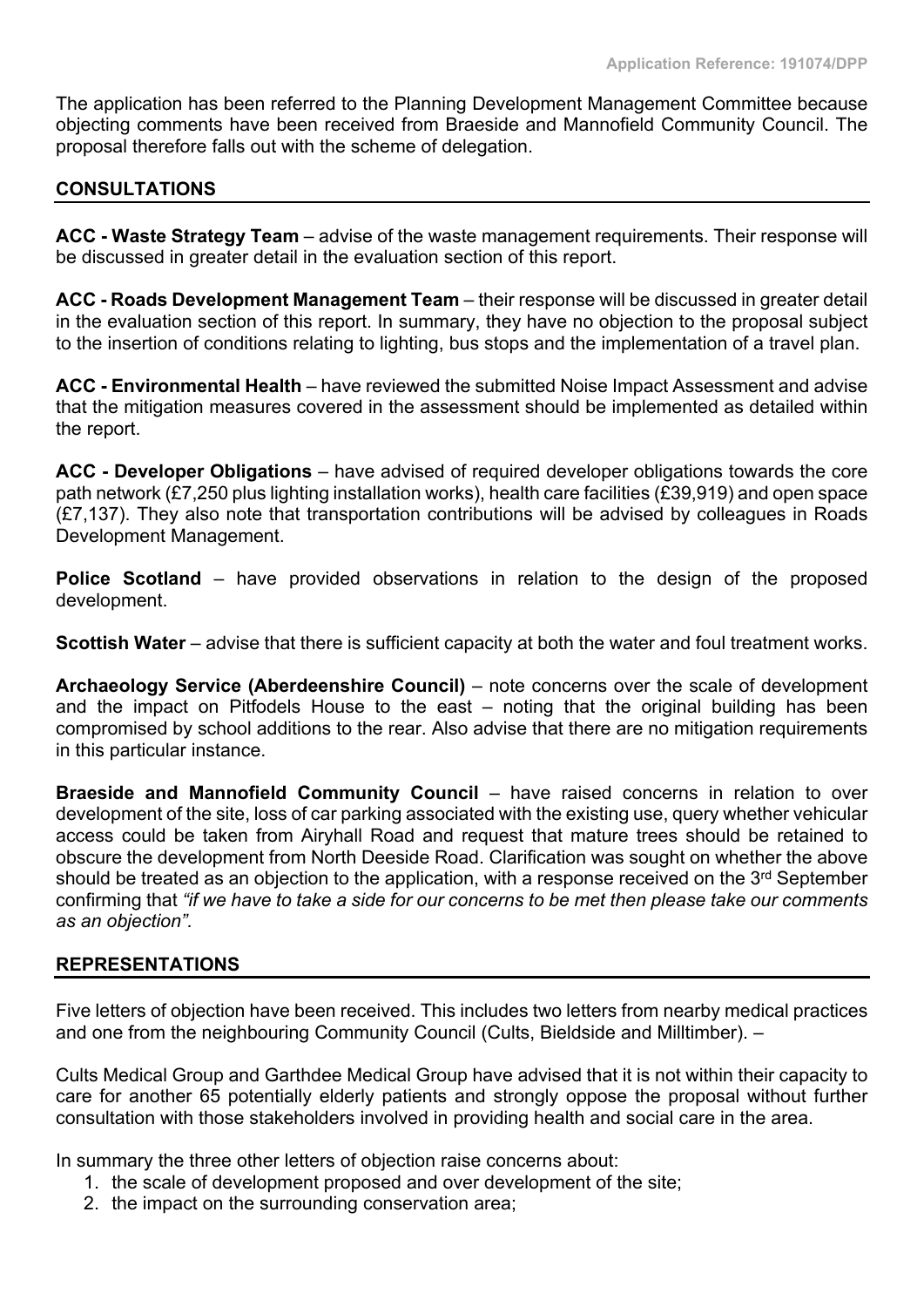- 3. road traffic and access to the proposed development, the loss of parking spaces associated with the hotel as well as pedestrian access;
- 4. impact on amenities in the surrounding area
- 5. continued access to the core path which runs along the boundary of the development site and the International School;
- 6. noise and waste;
- 7. to the loss of trees and woodland within the application site boundary;
- 8. to impact on the surrounding Green Belt;

## **MATERIAL CONSIDERATIONS**

## **Legislative Requirements**

Sections 25 and 37(2) of the Town and Country Planning (Scotland) Act 1997 require that where, in making any determination under the planning acts, regard is to be had to the provisions of the Development Plan and that determination shall be made in accordance with the plan, so far as material to the application unless material considerations indicate otherwise.

## **National Planning Policy and Guidance**

- Scottish Planning Policy (SPP)
- Historic Environment Policy for Scotland (HEPS)

## **Aberdeen City and Shire Strategic Development Plan (2014) (SDP)**

The purpose of the SDP is to set a spatial strategy for the future development of the Aberdeen City and Shire. The general objectives of the plan are promoting economic growth and sustainable economic development which will reduce carbon dioxide production, adapting to the effects of climate change, limiting the use of non-renewable resources, encouraging population growth, maintaining and improving the region's built, natural and cultural assets, promoting sustainable communities and improving accessibility.

From the 29 March 2019, the Strategic Development Plan 2014 will be beyond its five-year review period. In the light of this, for proposals which are regionally or strategically significant or give rise to cross boundary issues between Aberdeen City and Aberdeenshire, the presumption in favour of development that contributes to sustainable development will be a significant material consideration in line with Scottish Planning Policy 2014.

The Aberdeen City Local Development Plan 2017 will continue to be the primary document against which applications are considered. The Proposed Aberdeen City & Shire SDP 2020 may also be a material consideration.

## **Aberdeen Local Development Plan (2017)**

- D1: Quality Placemaking by Design
- D2: Landscape
- D4: Historic Environment
- I1: Infrastructure Delivery & Planning Obligation
- T2: Managing the Transport Impact of Development
- T3: Sustainable and Active Travel
- T4: Air Quality
- T5: Noise
- H1: Residential Areas
- NE1: Green Space Network
- NE2: Green Belt
- NE5: Trees and Woodland
- NE6: Flooding, Drainage & Water Quality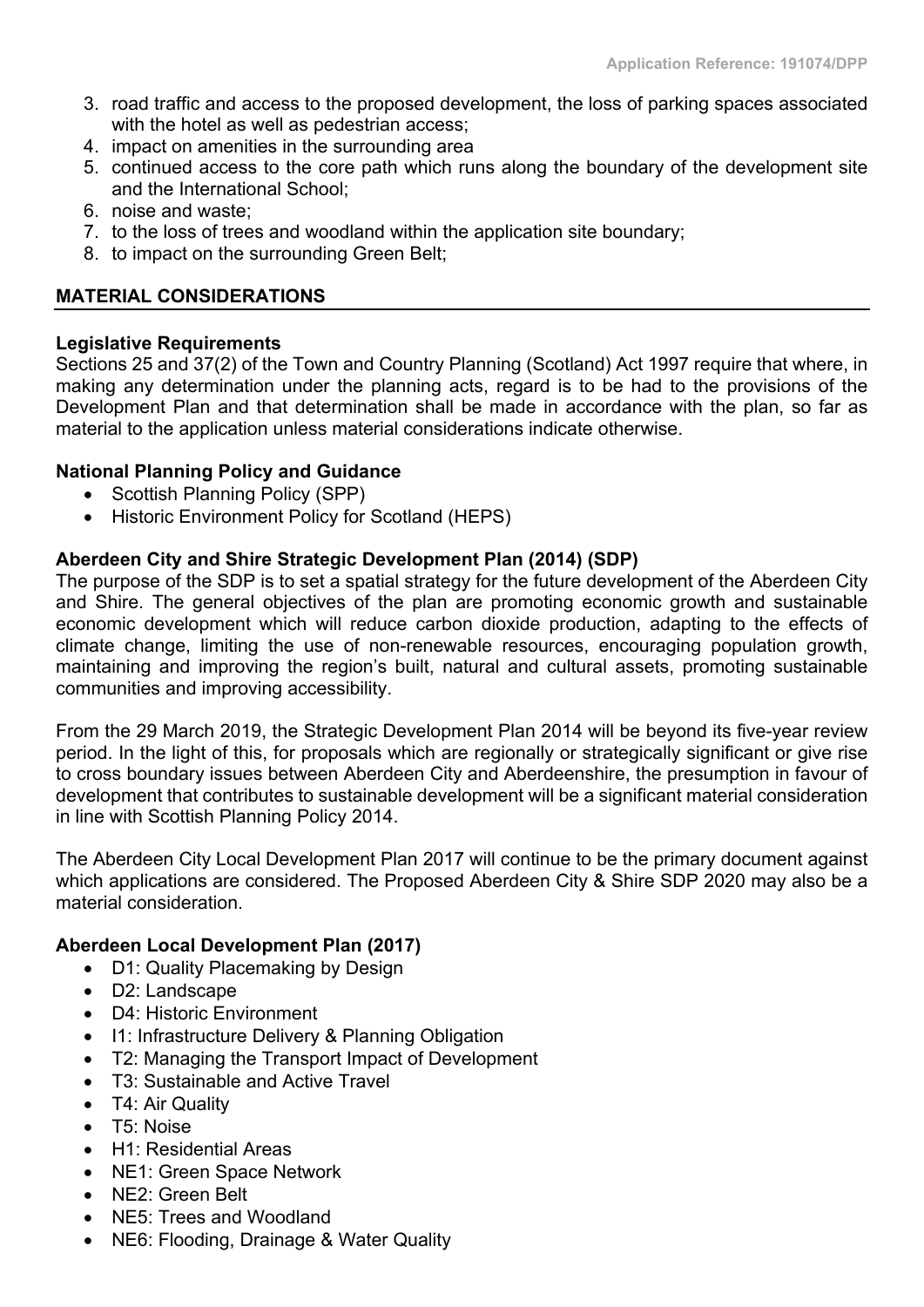- NE8: Natural Heritage
- NE9: Access and Informal Recreation
- R6: Waste Management Requirements for New Development
- R7: Low & Zero Carbon Buildings & Water Efficiency
- CI1: Digital Infrastructure

## **Supplementary Guidance (SG)**

- Landscape;
- Planning Obligations;
- Transport and Accessibility;
- Air Quality;
- Noise:
- Natural Heritage;
- Trees and Woodland;
- Flooding, Drainage and Water Quality;
- Green Space Network and Open Space; and
- Resources for New Development

## **Other Material Considerations**

Pitfodels Conservation Area Character Appraisal.

## **EVALUATION**

## **Strategic Development Plan**

In terms of assessment against the Strategic Development Plan, due to the relatively small scale nature of the proposed development, it is not considered to be strategic or regionally significant, or require consideration of cross-boundary issues and, therefore, does not require detailed consideration against the SDP.

## **Principle of Development**

The application split is split roughly 50:50 between the northern half which is zoned for residential uses (Policy H1 (Residential Areas) and the southern half that is zoned as Green Belt (Policy NE2 Green Belt). The whole site is also covered by the Green Space Network designation (Policy NE1), reflective of the core path that passes along the eastern boundary.

The proposed care home building is located entirely within Policy H1 (Residential Areas). Policy H1 states that, within existing residential areas, new residential development will be approved in principle if it does not constitute over development; does not have an unacceptable impact on the character and appearance of the surrounding area; does not result in the loss of valued or valuable areas of open space and complies with any associated Supplementary Guidance. Compliance with this policy will be discussed in the evaluation below

Policy NE1 (Green Space Network) advises that the Council will protect, promote and enhance the wildlife, access, recreation, ecosystem services and landscape value of the Green Space Network and any proposals for development that are likely to destroy or erode the character and/ or function of the Green Space Network will not be permitted. In this case, it is noted that the proposed development will have an impact on the character and function of this section of GSN in that there will be a significant structure built on site, and a number of trees will be removed in order to facilitate the development. What would therefore need to be considered is the magnitude and significance of the impact on the function of the GSN and the weight to be afforded to any material considerations that might justify a departure from policy in this instance. These matters are discussed within the following evaluation.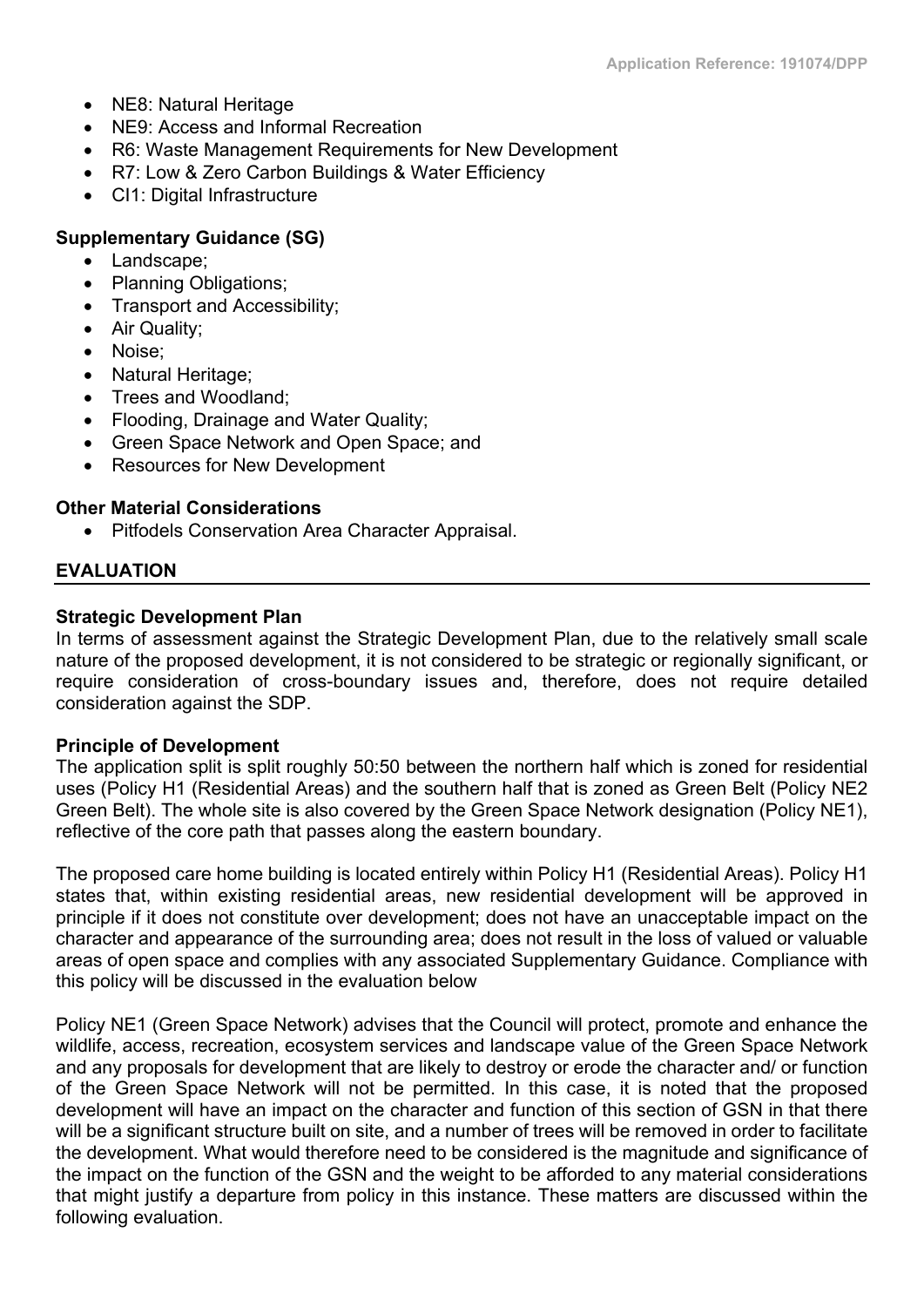It is noted that the proposed car parking area and associated landscaped grounds to the south of the new building would be located within an area designated as Green Belt, where Policy NE2 (Green Belt) applies. Given the area in question is currently used as an informal overspill parking area for the adjacent hotel use, and the only development to be located within this area relates to a small area of car parking that would be associated with the proposed care home; the proposal would comply with the general aspirations of NE2 in that the development is within the boundaries of an existing activity, the portion of the development located within the Green Belt designation would be small-scale and the intensity of activity in this area would not be significantly increased.

## **Layout, Siting, Design and Amenity Impacts**

Policy D1 (Quality Placemaking by Design) states that all development must ensure high standards of design and have a strong and distinctive sense of place which is a result of context appraisal, detailed planning, quality architecture, craftmanship and materials. Well considered landscaping and a range of transportation opportunities ensuring connectivity are required to be compatible with the scale and character of developments. Policy D2 (Landscape) advises that developments should have a strong landscape framework which improves and enhances the setting and visual impact of development, unifies urban form, provides shelter, creates local identity and promotes biodiversity.

The Council originally raised design concerns in relation to a number of aspects of the proposal including requests to flatten the roof to remove its perceived height, to explore using roof decking as an external amenity space, a request to step the building down the site following the topography of the ground and to bring the building further south to free up space around the building to provide further amenity space to the north.

The applicant has not made any changes to the layout or design of the building in response to these suggested design improvements. The reasons given are that open balconies at first floor level would not be appropriate for elderly residents, that moving the building further south would impact on the Green Belt designation and that stepping the building or reducing its scale would reduce the general number of units required to make the development commercially viable.

Taking the above matters into consideration, it is considered that, on balance, the building is of an appropriate design, being laid out in an "L" form plan to ensure that it fits within its narrow plot and retains as many of the trees and other features as possible within the application site. The proposal would also utilise materials such as granite, large amounts of glazing on the principal elevation and slate effect tiles that would tie in with the surrounding context and would befitting of the site's location within the Pitfodels Conservation Area. It is noted that the surrounding buildings (Marcliffe extension and International School) are large semi-modern/ modern structures not typical of the more traditional buildings that are sited within conservation areas and the building would not be alien in terms of design and scale in that context. It is also considered that the design of the building takes cognisance of the sites north/ south contours, which would allow for a functional building over 2-4 storeys. It should also be noted that finalised details of the materials proposed would be controlled via an appropriately worded planning condition.

In terms of the six essential qualities as set out in D1, the proposal would be distinctive in its design, would be welcoming to users, would offers a safe and pleasant environment (subject to relevant landscaping conditions being complied with), would be easy to more around (meeting a number of criteria as set out be the Care Commission – an essential requirement for all care homes), would be adaptable in its design to meet future needs and requirements of residents and subject to condition would be resource efficient. The aims and objectives of D2 will be discussed further in the *"Natural Heritage/ Landscaping and Outdoor Access"* section**.**

The proposal is, therefore, considered to have been designed with due consideration for its surrounding context and, on balance, would comply with the general terms of Policy D1 (Quality Placemaking by Design) of the ALDP.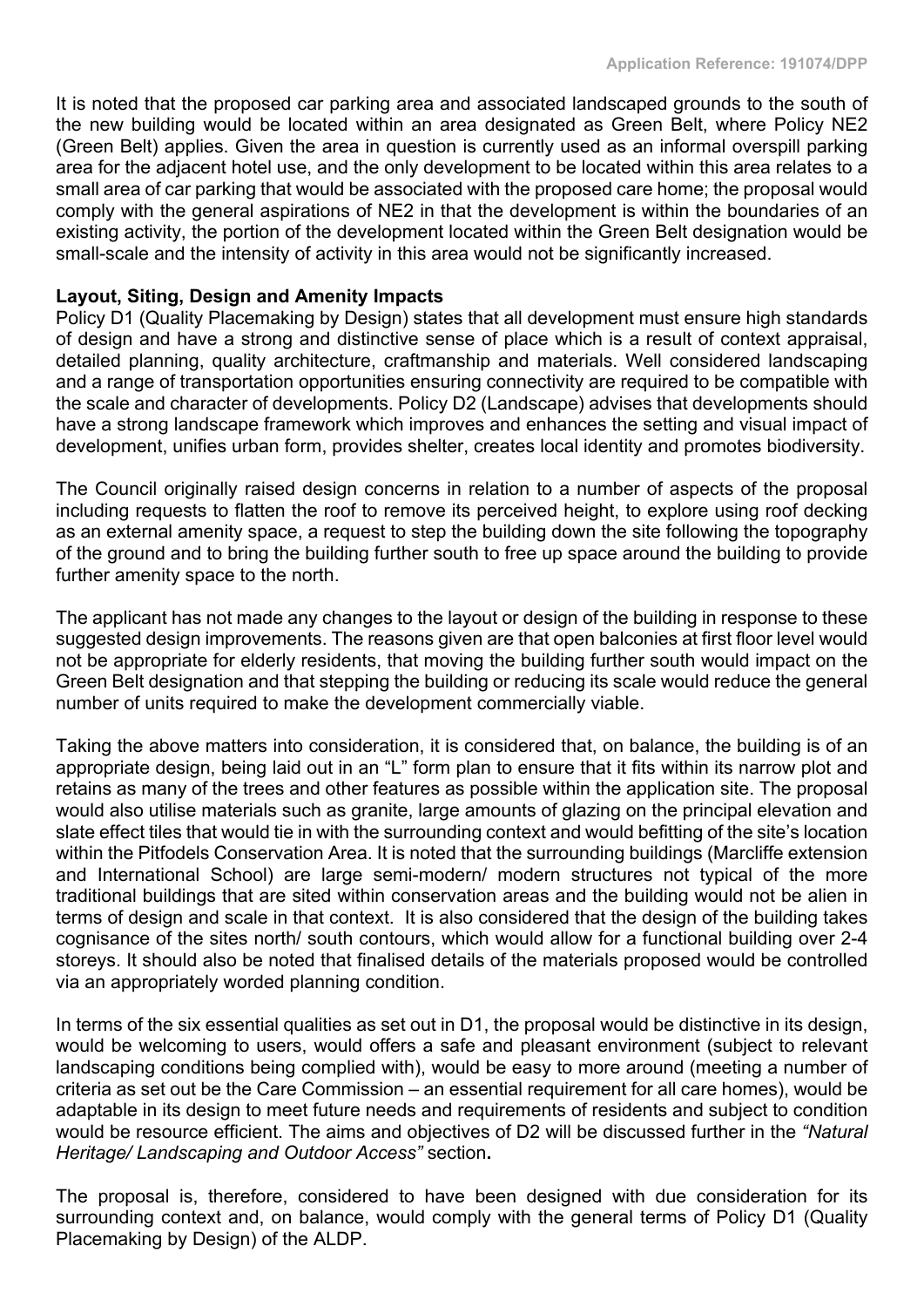A number of the other comments made have been addressed, including the provision of landscaped areas and the submission of daylight and sunlight calculations. These matters will be discussed further in the evaluation below.

## **Amenity**

In terms of amenity, given there are no residential properties in the immediate surrounding area (as these are located more than 100m away to the south), there would be no overlooking or intrusion on the privacy or amenity of adjoining residential property or any adverse impact on neighbouring residential amenity.

In terms of the general layout, the Planning Authority initially highlighted a number of concerns/ issues with the proposal that were communicated to the applicant. This included:

- concern about the proximity to the core path,
- lack of boundary detailing between the car park of the International School whose parking abuts the palisade fencing of the site boundary
- concern over privacy, quality of the residential accommodation,
- noise/disturbance from cars and headlights;
- concern that there seems to be a lack of general external amenity space to be enjoyed by residents because of the form and volume of the proposal in relation to the shape of the site;
- concern over the lack of balconies to more of the bedrooms to afford floor to ceiling glazing to allow interaction with the landscape setting; and
- day light and sun-light study findings.

In response, further information was submitted by the applicants. This included daylight and sun lighting calculations for all windows within the development, which demonstrate that all rooms within the development would receive an adequate level of daylight and that most rooms surveyed (18/21) comply with both the annual average and the winter criteria. The three windows that don't meet these criteria are located on elevations other than the south, and the results generally illustrate that, generally, acceptable levels of sunlight are provided for residents throughout.

In terms of the lack of external amenity space, it is noted that internal areas for all residents have been provided by way of day rooms on all levels and also a café and activity space/ cinema and hair salon at ground floor level. These would be provided in line with care commission requirements. An enhanced landscaping plan has also been submitted, which provides a larger residents garden to the rear and a smaller garden area to the front of the property that would provide areas of seating for both residents and visitors. Balconies are also proposed on the southern elevation (with a small number on other elevations) to allow external access from the communal areas. The level of amenity space provided, both internally and externally, is considered to be appropriate for the use. It is also noted that the property is also located in close proximity to the core path network, which would allow access to walks and woodland in the surrounding environs.

The development is located in close proximity to the car park of the International School to the immediate east. As a result, the outlook from 17 (out of a total of 65) bedrooms facing over the car parking area in the foreground would be relatively poor compared to other rooms in the nursing home. Nevertheless, the views would still be framed by the nearby mature trees and landscape grounds of the International School and occupants would have access to communal areas that have southern and western outlooks. The relatively poor outlook of some rooms is therefore not considered to be constitute a significant enough impact on residential amenity as to warrant refusal of planning permission in this instance. It is noted that the other bedrooms would either have attractive southern aspects towards North Deeside Road, or western outlooks toward the Marcliffe and its associated wall garden, which are indicated as being within the control of one of the applicants to this permission.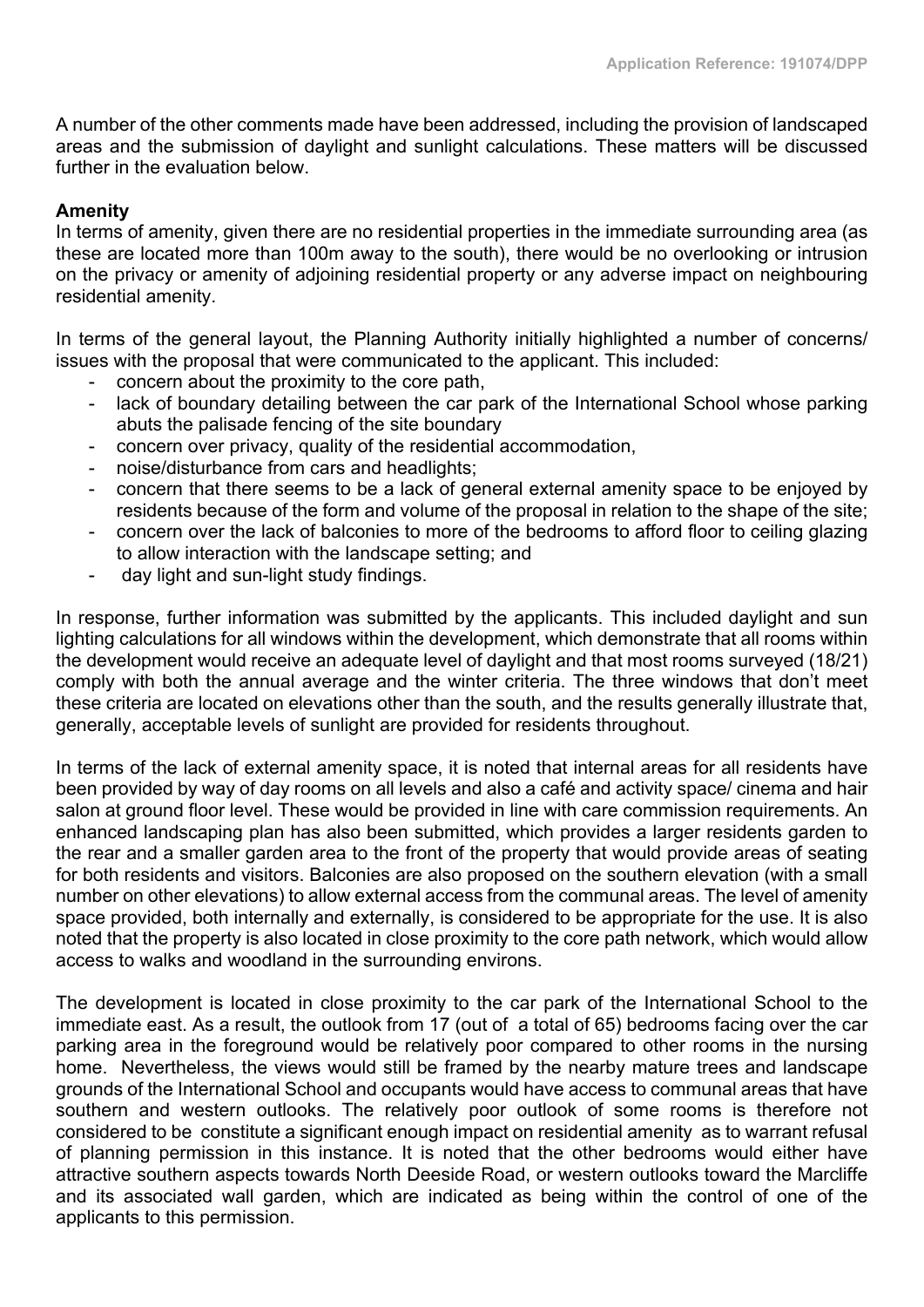It is acknowledged that there are a few shortcomings with the scheme including the provision of daylighting to all rooms and the relatively poor outlook from some of the bedrooms on the eastern elevation. On balance, however, taking into account mitigating factors including communal living areas and amenity space, it is considered that the proposal to be acceptable from an amenity perspective and the proposal would comply with the general aims of D1 and H1 of the Aberdeen Local Development Plan in this regard.

It is also noted that a number of comments received in representation raised concerns in relation to overdevelopment of the site, and concerns that the development did not fit into the pattern of development in the surrounding area and some concerns were highlighted about proximity to the core path network. Less than 33% of the site would be covered by development and the overall pattern of development and building line would match the buildings in the immediate surroundings. The proposal is therefore considered to be acceptable in this regard. Comments were received that the core path would potentially feel enclosed due to planting within the development site. Whilst planting has been shown on a plan, this would be controlled by a planning condition to ensure that planting was appropriate for the site context. This would likely take the form of low level (less than 1m) planting between the site boundary and the core path. The proposal is not considered to represent over development of the site and is an appropriate form of development given the surrounding context. The proposal is therefore considered to comply with H1 of the ALDP in this regard.

#### **Impact on Conservation Area**

The Pitfodels Conservation Area Character Appraisal advises that, in relation to North Deeside Road *"the main east - west vehicular route through the Conservation Area, is characterised by traditional boundary walls, mature tree planting, property access, glimpse views and domestic scale outbuildings accessed off the south of the road. North Deeside Road's tree lined avenue is a strong* feature of the Conservation Area and makes it feel rural in character even though it is located close *to main built urban edge of the City."*

The Conservation Area was designated with the intention of maintaining the character of the area formed by the many small imposing "country houses" with their spacious garden layouts and generous planting of trees. Unlike the other Conservation Areas in Aberdeen, the character of Pitfodels owes as much to its landscape as to its buildings. The five plots between North Deeside Road and Rocklands Road/ Airyhall Road are set in a "band" around 100m to 200m back from the road and are separated from it by an arrangement of a frontage belt of trees, a series of open lawns or paddocks, and a central belt around the buildings. It is the significant tree planting between and around buildings and along driveways and boundaries which makes the area so distinctive. It is within this context, as well as in terms of its setting within the Green Belt, that the impact of the proposal needs to be considered.

The proposed development would have minimal impact on the special character of the Pitfodels Conservation Area. The proposed building is set uphill, a considerable distance from the main carriageway and is heavily screened by a substantial number of trees and this screening would be maintained by the proposal. The proposal is also set well back from Airyhall Road to the north, it is also set down the slope, would be two storeys in height on this elevation and screened from the recreational route to the north by a number of mature trees.

The visualisation of the main entrance junction with the driveway to the International School illustrates the view from the point on North Deeside Road from which the proposed building would be most visual and prominent. This is a summer view and the building would be more prominent in winter. Even allowing for this fact, the visualisation is considered to satisfactorily demonstrate that the proposed building would not be unduly prominent and that the views of the proposal from North Deeside Road would constitute "glimpse views" in keeping with the existing character of the surrounding conservation area. The proposed nursing home building and both the adjoining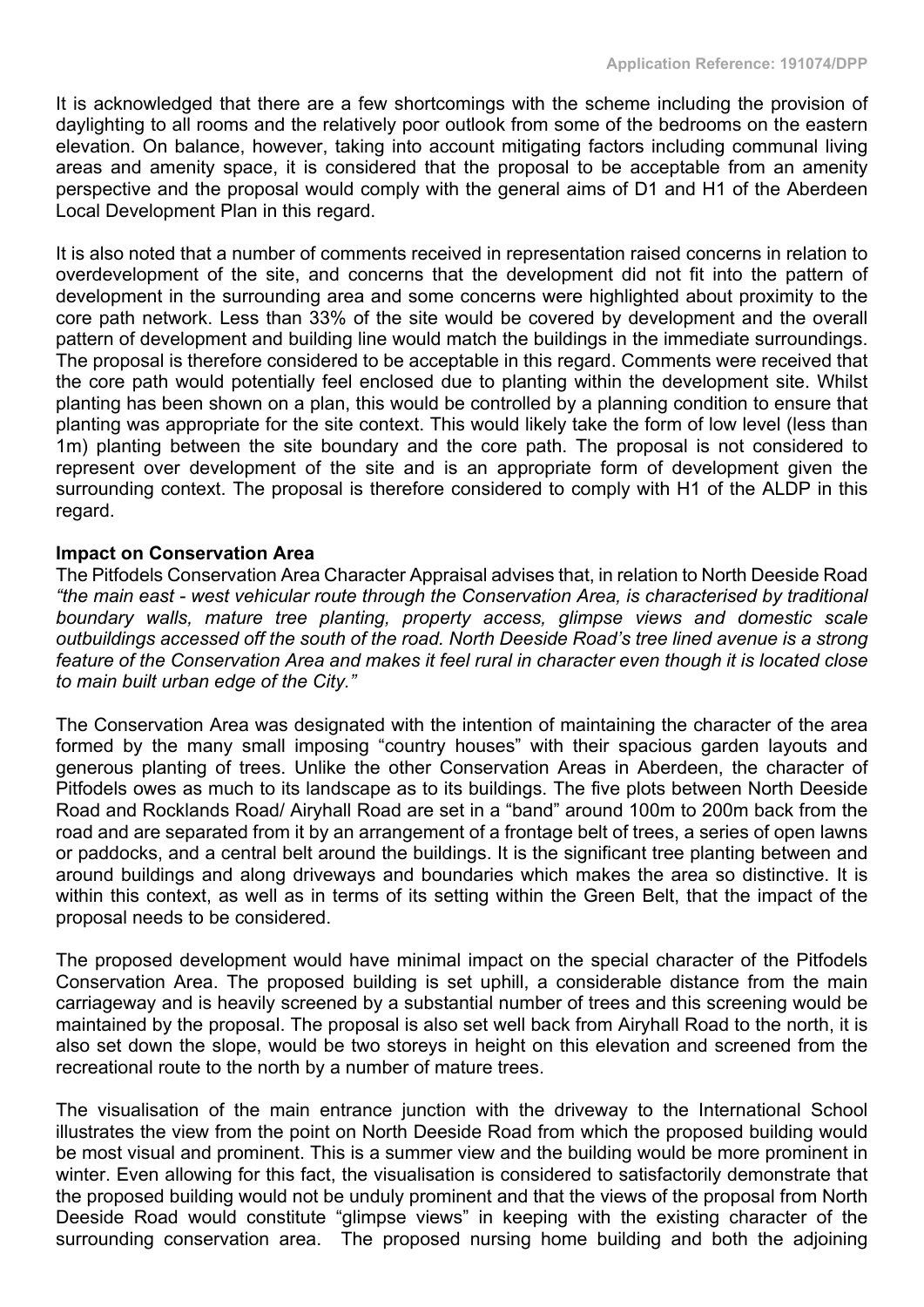Marcliffe Hotel and International School would continue to be set in large, visually enclosed, wooded landscaped grounds in keeping with the character of the Pitfodels Conservation Area. The nursing home would be relatively modest in mass and scale when compared to the immediately adjoining buildings which have changed the context within which this proposal is assessed.

Taking the foregoing into account, it is considered that the proposal would be an acceptable addition to the surrounding conservation area, that would therefore not offend the general principles of Scottish Planning Policy, Historic Environment Policy for Scotland and Policy D4 (Historic Environment) of the Aberdeen Local Development Plan.

#### **Trees**

Policy NE5 (Trees and Woodlands) advises that there is a presumption against all activities and development that will result in the loss of, or damage to, trees and woodlands that contribute to nature conservation, landscape character local amenity or climate change adaptation and mitigation.

The proposal has been assessed internally by the Council's Arboriculturalist who notes that, in this case, the proposed development would result in the loss of 32 mature trees. A further 11 trees would be removed for good arboricultural practice. In addition to the initial loss it is considered likely that further tree loss will occur due to the proximity of retained trees adjacent to the internal site access. The root protection areas of two further trees would be affected by development and the incursion of hard surfacing, but also these trees will be retained in such proximity to the proposed building that future conflict is likely to occur. The development would also be located within the Zone of Influence (ZOI) for a number of other trees.

The 11 trees proposed for removal to facilitate development on the western side of the site have a positive impact on the internal landscape character of the Marcliffe hotel's grounds – in particular and their removal would have a significant impact on the setting of the hotel's walled garden. These trees also have nature conservation value and provide an important green corridor providing one of few tree corridors linking habitats to the north and south of the Deeside Road. The removal of the above trees and the increase in built infrastructure could result in the creation of a gap in this corridor.

In evaluating the impact of the tree loss it should be noted that a secondary tree belt to the immediate east of the walled garden would be retained to maintain this link to some degree. Furthermore, replacement tree planting along this boundary would compensate for the loss to some extent in the medium to longer term. It is also pertinent that the trees to be lost on the east boundary are in the centre of the site, well screened from views from public vantage points on Airyhall Road, North Deeside Road and the Core Path and their removal would have a only a localised visual and landscape impact restricted to views from the immediate hotel grounds. Finally, it is worth noting that these trees would be removed as part of a previously approved scheme on site (which remains valid until August 2020) so their removal has already been sanctioned in that context.

There is also an extensive group of young sycamore, covering an area to the front of the building that would be removed to facilitate development. Whilst the trees are self-seeded, they have formed a young woodland. Their loss would have an impact on tree cover in the area and the benefits tree cover provides. On balance however, the loss of these trees is not considered significant in the context of the retention of mature trees to the immediate south.

Due to the scale of development on a relatively small plot there is limited scope to mitigate the scale of tree loss within the development site to any substantive degree although replacement planting would be provided within areas in the southern and northern section of the site. A condition in relation to a finalised landscaping scheme has been inserted onto this consent document.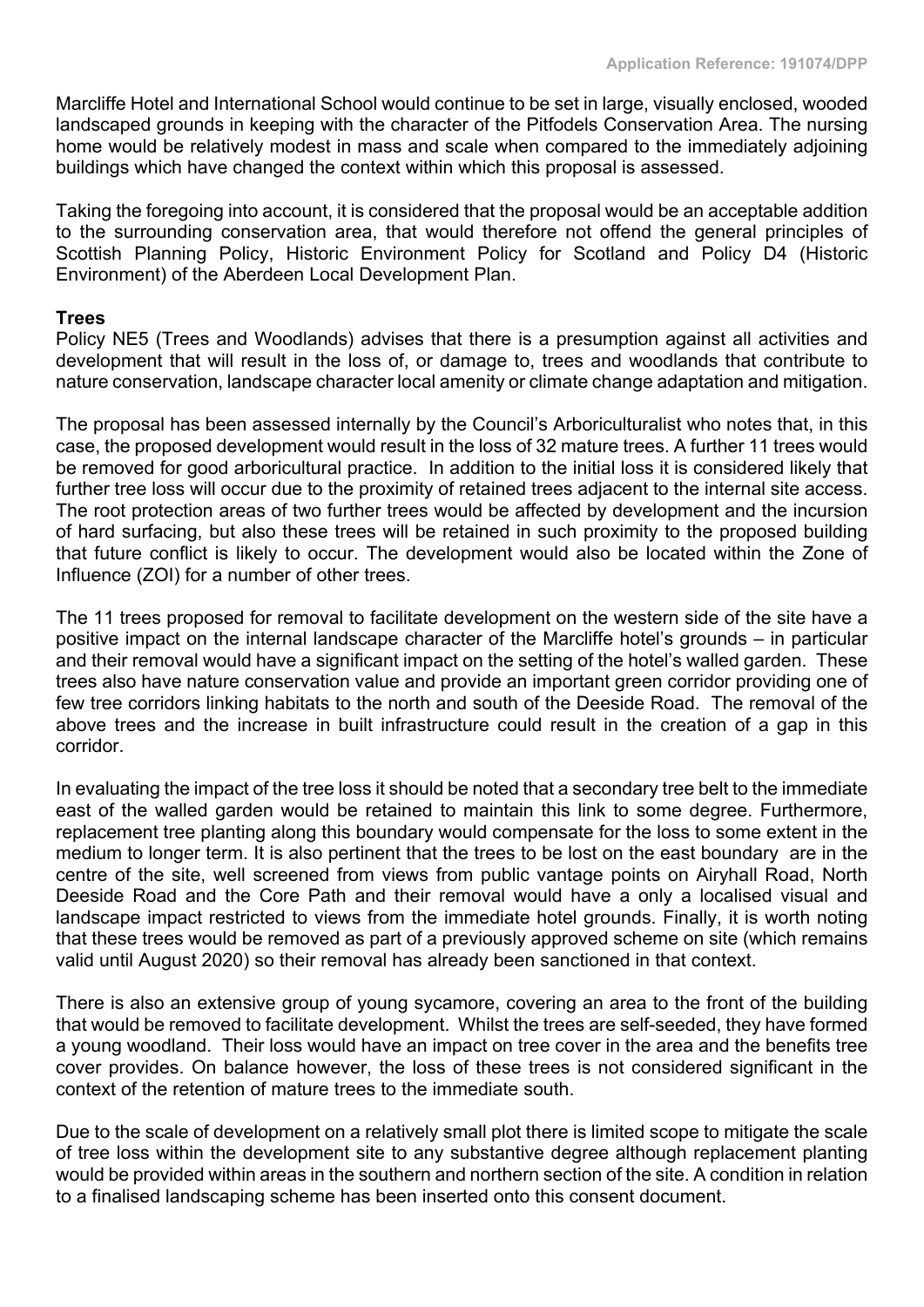Taking the foregoing into account it is considered that the proposed development would not comply with the specific terms of Policy NE5 in that the development would result in the loss of a number of mature trees. What therefore needs to be considered is whether the scale and impact of the loss of trees in the locations proposed as detailed above is outweighed by other material planning considerations. This will be discussed within the summary.

#### **Natural Heritage/ Landscaping and Outdoor Access**

As has been discussed elsewhere, the proposal is located within an area zoned as "Green Space Network" (GSN). The treed landscapes and low-density development of this section of the city help provide a landscape setting and biodiversity connectivity. Any proposal that would impact on the density of development and/ or tree cover is therefore of a concern and the site has limited opportunities to improve its landscape setting to the west and east.

This matter has also been discussed, in part, in the "Tree" section above. It is noted that the proposed building would change the general character of the site and would result in the loss of trees, which has the potential to impact on the immediate setting.

The applicants have submitted a landscaping plan in support of the planning application. This shows some replacement planting along both boundaries and also enhanced areas of planting to the south, a landscaped garden area to the immediate front of the dwelling and areas of garden ground to the rear, which would all be accessible to users of the care home. Access would also be possible onto the Core Path, located to the side of the site, which goes toward Airyhall Road to the north of the site and North Deeside Road to the south. The visualisations submitted in support of the application also indicate that the proposal would have a limited visual impact on the surrounding area, given the significant number of trees that would be retained surrounding the application site boundary.

It is also noted that the development would be sited in close proximity to the existing Core Path 65, which runs along the eastern boundary of the site and acts as a right of way. As discussed elsewhere, it is proposed to upgrade this section and provide additional lighting on the path. The relationship of the building to the path is not ideal

The building itself is proposed to be built very close to the existing Core Path (65) which runs roughly north-south on the eastern boundary of the site, this route is also a Right of Way. This is not necessarily ideal in terms of proximity and privacy concerns which future residents may have. However, given the tight nature of the site there is very limited opportunity to move the building further away from the path. It would be expected that access to the core path is retained during construction, or alternative means of access provided. It should also be noted that use of this path is fairly infrequent and mostly utilised for recreational use, nevertheless, access should and would be retained and indeed enhanced via the provision of lighting (implementation of which would be controlled via an appropriately worded condition).

In terms of Policy NE9, it is not envisaged that the development would compromise the integrity of rights onto the existing core path network. The proposal would also include enhanced provision to the core path and would provide links from the development onto this footpath. There would therefore be no significant conflict with this policy.

A Bat Survey was submitted in support of the planning application. This indicates that there is limited bat roost potential within the site, and there was no evidence of bats within the site during the survey. The findings of the report have been accepted. Nevertheless, an informative will be added on to the consent in the event that any bats are found roosting during development.

In terms of compliance with D2, whilst there would be the loss of a number of trees within the site, along with some other planting, the proposal would provide appropriate enhanced levels of landscaping (both hard and soft) which would enhance the setting of the site. However, it is noted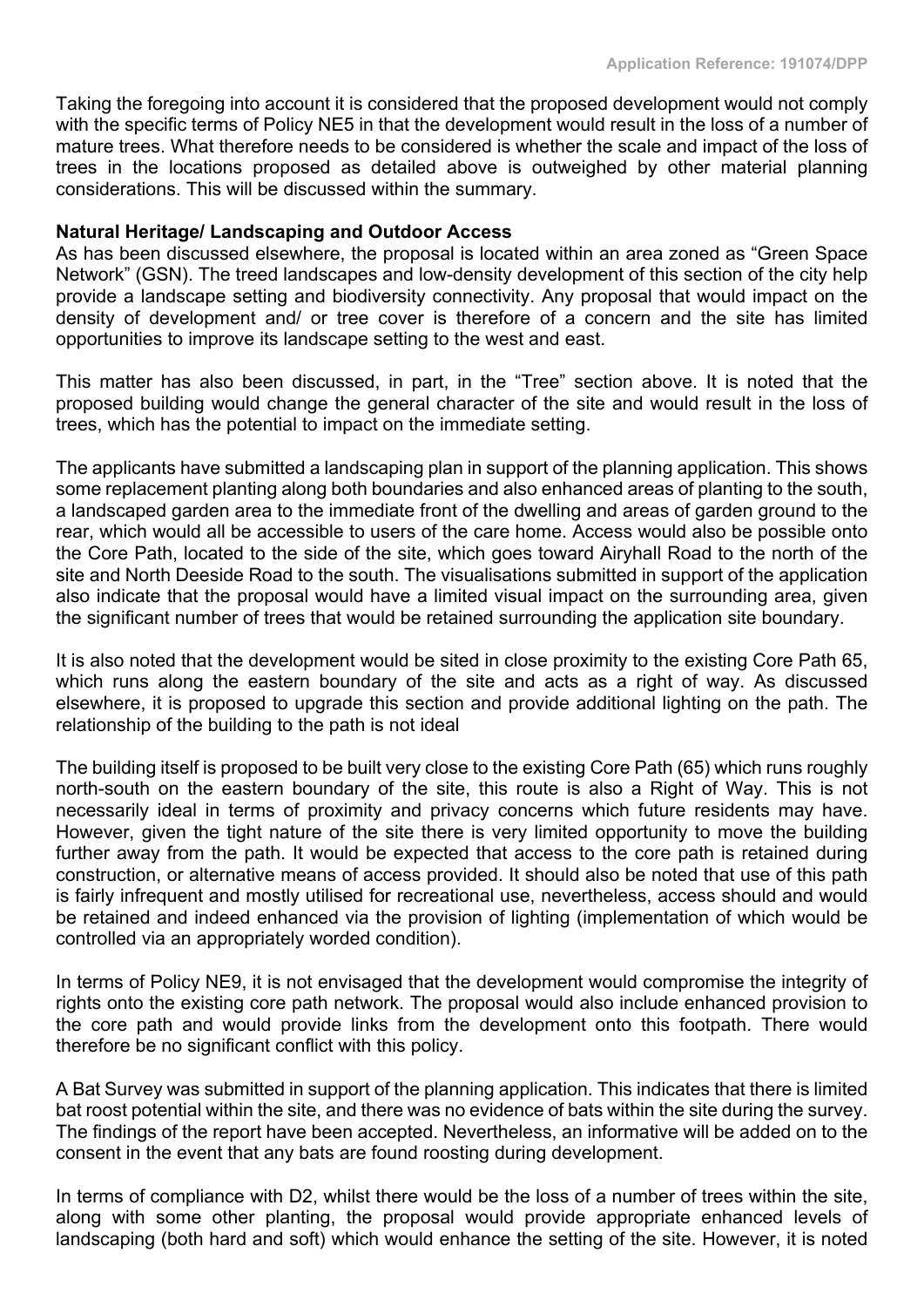that there would be some conflict with NE1 (Green Space Network) and NE8 (Natural Heritage) in that the reduction in the level of tree cover on the site and consequent erosion of the wildlife value would partially erode the wildlife function of Green Space Network in this location. However, given the existing consents for development in this location and the fact that the Core Path would be retained and upgraded thus enhancing the key recreational/sustainable travel function of the Green Space Network that applies to the site, a departure from the aforementioned policies could be reasonably justified in this instance.

Given the nature of the site, and the surrounding environs, it is considered appropriate to request the submission of a Construction Environment Management Plan (CEMP) prior to the commencement of development on site.

#### **Transportation and Drainage**

Proportionate with the scale and anticipated impact, new development must demonstrate that sufficient measures have been taken to minimise traffic generated and to maximise opportunities for sustainable and active travel. In addition, new developments must be accessible by a means of transport modes, with an emphasis on active and sustainable transport.

In terms of public transport, it is noted that there are existing bus stops within 400m of the site which stop on both sides of the road and are utilised by regular bus services. During the consultation process it was noted that both of these stops are substandard, and contributions towards upgrading each could be provided. The applicant has agreed to these works, and the provision of the monies required toward these works will be controlled in the required legal agreement.

In terms of parking associated with the proposed development, the plans indicate a total of 49 parking spaces which included disabled parking spaces and electric vehicle parking provision. Cycle provision for both staff and visitors would also be provided in line with the standards set out in the associated Supplementary Guidance: Transport and Accessibility.

Concerns were highlighted by colleagues in the Roads Development Management(RDM) Team and in letters objection in relation to the loss of the overspill parking associated with the adjacent hotel and the ability to provide sufficient parking provision for both uses within the curtilage of the site. In this regard a parking survey was submitted by the applicants. The current hotel provides parking for around 173 vehicles, which would be reduced to approximately 98 spaces following construction of the care home.

The parking surveys concluded that average parking demand for the Marcliffe Hotel is 48 spaces – 12 for guests, 12 for staff, 4 for restaurant, 20 for functions. This corresponds with the car parking count undertaken during the site visit on 08/08/2019, where there was a total of 40 cars recorded. None of these were in the overspill areas. They further conclude that larger daytime events would demand around 100 spaces – 12 for guests, 12 for staff, 4 for restaurant, and 72 for function attendees.

It was concluded by colleagues in RDM that the analysis undertaken was robust, and highlights that there will be certain events where the proposed 98 spaces will not be sufficient, but for the vast majority of events parking provision for both uses would be sufficient. Given the site is relatively remote, and the chances of indiscriminate parking are slim, this is not particularly concerning from a Roads perspective. For these larger events it will be for the site owner to manage parking. Despite there only being 98 spaces, there is considerable hardstanding in the form of a long, winding driveway, so it seems likely that on these rare occasions where parking pressures are high, there can be workable solutions. Consequently, colleagues in RDM consider the parking provision to be acceptable.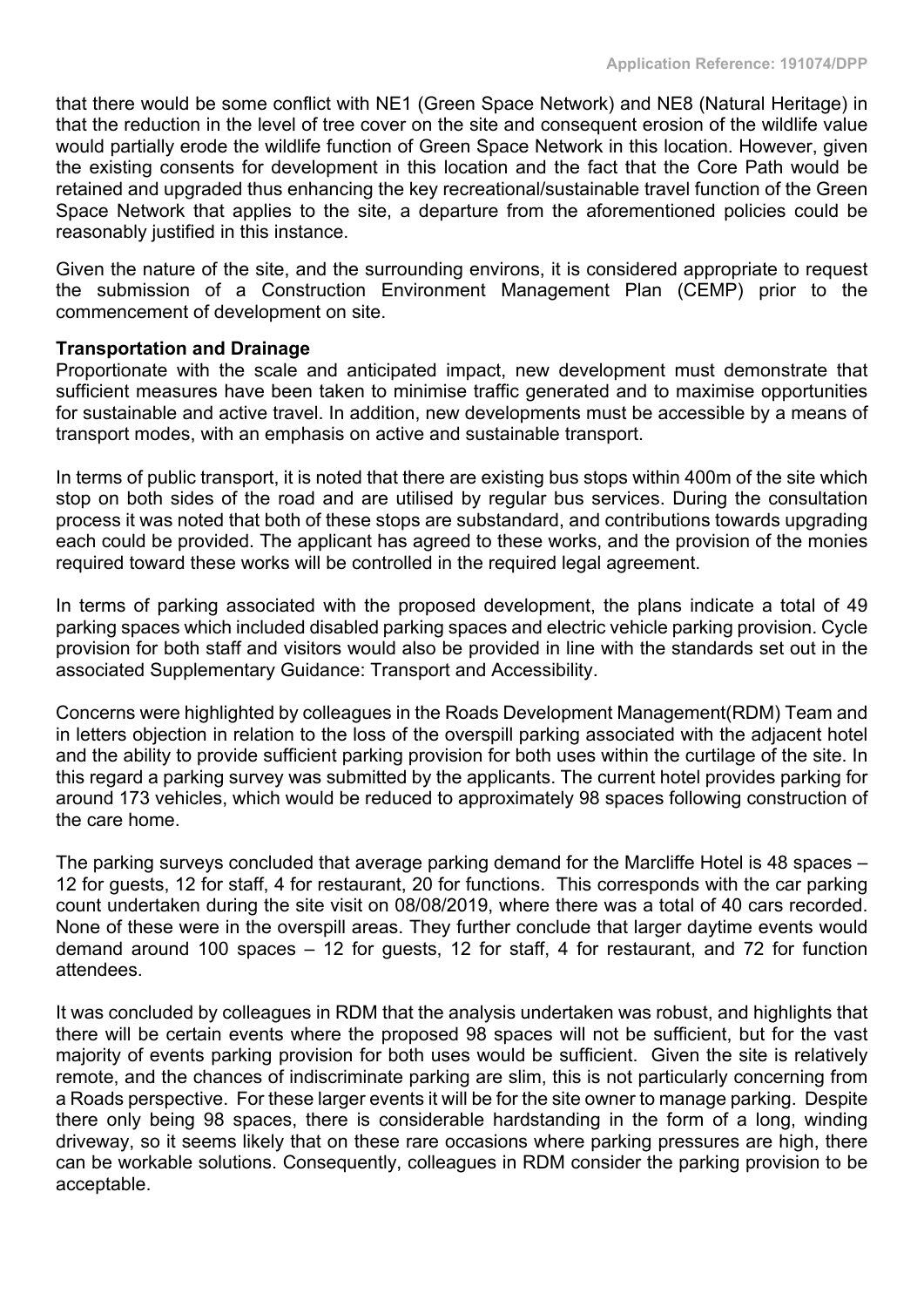The proposed site access is via the existing internal road within the hotel site. This means that no new vehicular access is required onto the adopted road network. In addition, the level of trip generation is not enough to warrant any further traffic impact analysis. At worst this is an extra car every 3 minutes and would have no adverse impact on the wider road network. Submission of a residential travel pack would also be controlled via an appropriately worded planning condition.

The applicants have also indicated that servicing of the development will be done from the shared space drop-off area to the South. The swept path analysis provided shows that access can adequately be achieved by all types of vehicles required – including refuse vehicles.

It is also noted that the provision of enhanced bus stop facilities on the northern and southern sides of North Deeside will be upgraded by the Council following a monetary contribution from the applicant. This is considered acceptable and will be incorporated into the S75.

The proposal was also assessed by colleagues in Waste Management, who highlighted the waste management requirements for the development. They did initially query whether provision could be made for a service lay-by on the main road, where the vehicle could stop and empty bins. Further clarification was provided from the applicant in terms of waste pick-up arrangement for the existing hotel, to which the care home would follow similar (it was shown that a refuse vehicle could enter and exit the site in a forward gear). These findings were accepted by colleagues in Waste Management.

Braeside and Mannofield Community Council sought clarification on whether the site could be accessed from Airyhall Road. Given the further mature tree loss that would be involved in these works, and the acceptability of the proposed arrangement, this idea was not progressed.

As a result of the above evaluation, the proposal is acceptable from a roads perspective and, subject to condition would complies with policies T2, T2 and R6 of the ALDP along with its associated Supplementary Guidance.

## **Flooding/ Drainage**

A Drainage Statement and layout plan were submitted in support of the application. These documents have been assessed by colleagues in Roads Development Management, who note that 2 levels of treatment are proposed for the roads and the commercial area – filter trenches and porous paving for the roads, and filter trenches and a swale otherwise. These proposals are evidenced to provide the mitigation measures required to facilitate the development. Implementation of these measures would be controlled via an appropriately worded planning condition. Subject to the above, the proposal would comply with Policy NE6 and its associated SG of the ALDP.

#### **Noise**

The proposal has been subject to consultation with colleagues in Environmental Health, who initially requested the submission of a Noise Impact Assessment (NIA) due to potential impacts to and from existing noise sources in the surrounding area, mainly events that took place within the function hall of the adjacent Marcliffe Hotel. This document was submitted in September 2019 and was reviewed by colleagues. They concluded that noise mitigation measures as detailed within the submitted document should be implemented and this matter would be controlled via an appropriately worded planning condition. Subject to the insertion of this condition, the proposal would comply with Policy T5 and its associated SG of the ALDP.

#### **Developer Obligations**

The Council's Developer Obligations Team have indicated that contributions are required towards the core path network (£7,250 plus lighting installation works), healthcare facilities (£39,919), open space provision (£7317) as well as the provision of updates bus stop facilities on the northern and southern sides of North Deeside Road (circa £6000). If planning consent were to be granted, then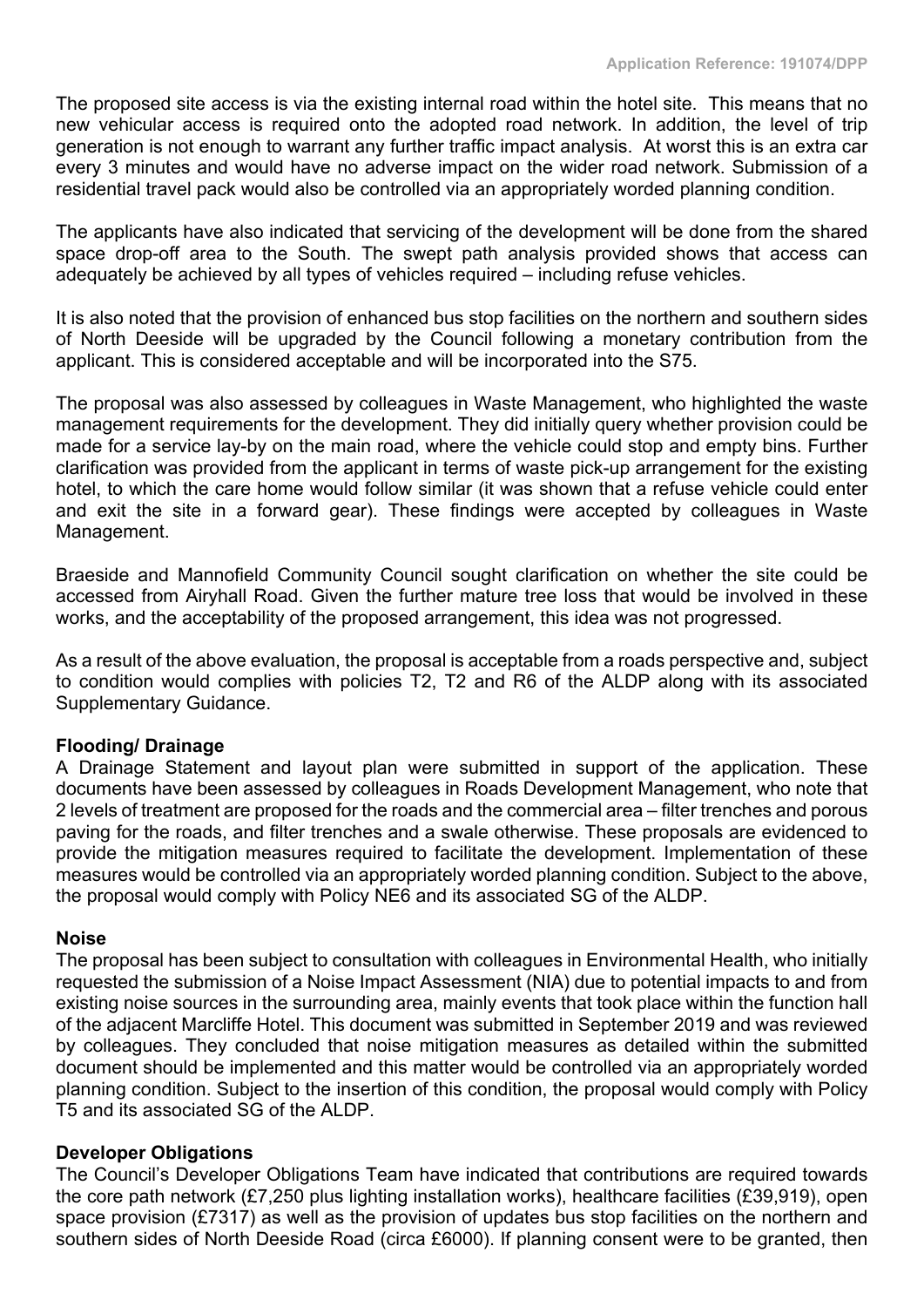these contributions would be provided via a legal agreement to ensure compliance with Policy I1 and its associated SG of the ALDP.

## **Low/ Zero Carbon Developments**

All new buildings must meet at least 20% of the building regulations carbon dioxide emissions reduction target applicable at the time of the application though the installation of low and zero carbon generating technology. Whilst no details have been submitted in this regard, this matter could be controlled via an appropriately worded planning condition to ensure compliance with Policy R7 and its associated SG of the ALDP.

#### **Digital Infrastructure**

All new residential (and therefore care home) development will be expected to have access to modern, up-to-date high-speed communications infrastructure. The proposal is located within the city boundaries, which currently has access to said infrastructure. The proposal would therefore comply with Policy CI1 of the ALDP.

#### **Matters Raised in Letters of Representation**

- 1. In terms of impact on health facilities, consultation has been undertaken with colleagues in developer obligations. In this case, infrastructure requirements have been calculated with NHS Grampian on the basis of national health standards and by estimating the likely number of new patients generated by the proposed development. These contributions are calculated using nationally recognised space standards and build costs, based upon the population requirements for GP surgeries, dental chairs and community pharmacies. In this instance a contribution of £39,919 has been agreed toward an extension of Cults Medical Practice to increase capacity. It is therefore considered that this solution addresses the concerns raised with regard to health provision;
- 2. The scale of development and over development of the site has been discussed above;
- 3. Impact on the surrounding conservation area has been discussed above;
- 4. Road traffic impacts and the loss of parking facilities have been discussed and justified above;
- 5. It is not considered that the development would have an adverse impact on the amenities of the surrounding area;
- 6. Access to the adjacent Core Path 65 would be retained and enhanced via the provision of lighting;
- 7. A Noise Impact Assessment has been submitted and accepted by colleagues in Environmental Health. Waste provision has been discussed with both roads and waste management and is considered to be appropriate for the site;
- 8. The loss of trees has been discussed above;
- 9. The impact on the Green Belt has been discussed above.

It should also be noted that Braeside and Mannofield Community Council raised objection to the development with regard to over development, loss of car parking, the possibility of access being taken from Airyhall Road, and whether further trees could be retained to obscure the development from North Deeside Road. Each of these matters have been addressed within the above evaluation.

## **Summary**

In conclusion, in terms of the ALP zonings applicable to the site:

- the proposal for the construction of a nursing home is considered to be acceptable in principle in terms of Policy H1 ALDP because it constitutes a residential use that would be located entirely within a part of the site that is zoned for residential purposes;
- the front half of the site will not be developed, and the mature existing tree belt will be protected and retained in full accordance with the Green Belt Policy (NE2) that applies to this part of the site; and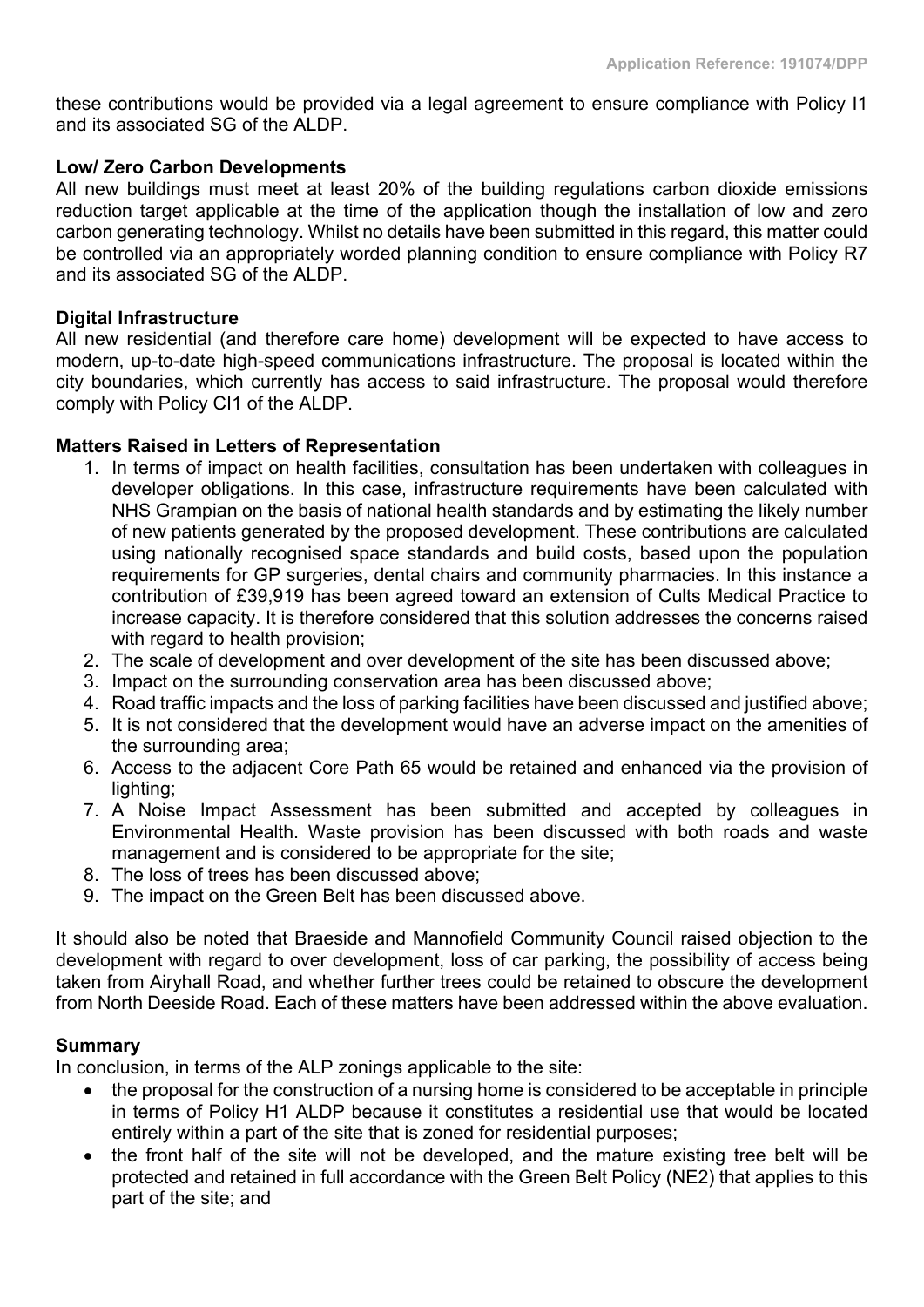- the reduction in the level of tree cover on the site and consequent erosion of the wildlife value would partially erode the wildlife function of Green Space Network in this location;
- The Core Path would be retained and upgraded thus enhancing the key recreational/sustainable travel function of the Green Space Network that applies to the site.

A satisfactory level of internal and external amenity space would be provided for new residents with the majority of rooms having an attractive outlook and satisfactory level of daylight. Internal and external communal amenity space is adequate and there would be no privacy/overlooking impacts on neighbouring property. The short range, localised visual impacts of the new building from the Core Path and the walled garden/grounds of the hotel would be significant. Nevertheless, the proposed building and adjoining buildings would retain their setting in mature landscaped grounds, well screened in medium or distant views by trees and, therefore, there would be no significant visual or landscape impact on the wider conservation area or in key public views from North Deeside Road or Airyhall Road. Taking that into account it is considered that the character of the Pitfodels Conservation Area would not be adversely affected.

It is considered that the traffic impact and levels of car parking proposed are satisfactory and links to sustainable transportation are good and would be enhanced. Developer obligations would mitigate the impact on healthcare provision and recreational facilities.

The loss of mature trees would have detrimental impact on the wildlife value of the site and means that the development is contrary to the terms of Policy NE5 (trees and woodlands). However, taking into account:

- the material considerations in favour of the application outlined above;
- the fact that a greater scale of tree loss has already been approved as part of the extant consent for extension to the hotel; and
- the location of the tree loss at the centre of the site where it would have less visual impact

this breach of Policy NE5 (Trees and Woodland) is considered to not be of sufficient weight to warrant refusal of the application in this instance.

The proposal is considered to retain the character of the surrounding conservation area and has been designed with due consideration for its surrounding context. On balance the proposed development is therefore considered to comply with the Development Plan, Scottish Planning Policy, Historic Environment Policy for Scotland and be satisfactory in terms of other material considerations.

## **RECOMMENDATION**

Approve Conditionally, Subject to Conclusion of Legal Agreement

## **REASON FOR RECOMMENDATION**

The proposal is considered acceptable when assessed against the Development Plan and other material considerations:

- the proposal for the construction of a nursing home is considered acceptable in principle in terms of Policy H1 ALDP because it constitutes a residential use that would be located entirely within a part of the site that is zoned for residential purposes;
- the front half of the site will not be developed, and the mature existing tree belt will be protected and retained in full accordance with the Green Belt Policy (NE2) that applies to this part of the site; and
- the Core Path would be retained and upgraded thus enhancing the key recreational/ sustainable travel function of the Green Space Network that applies to the site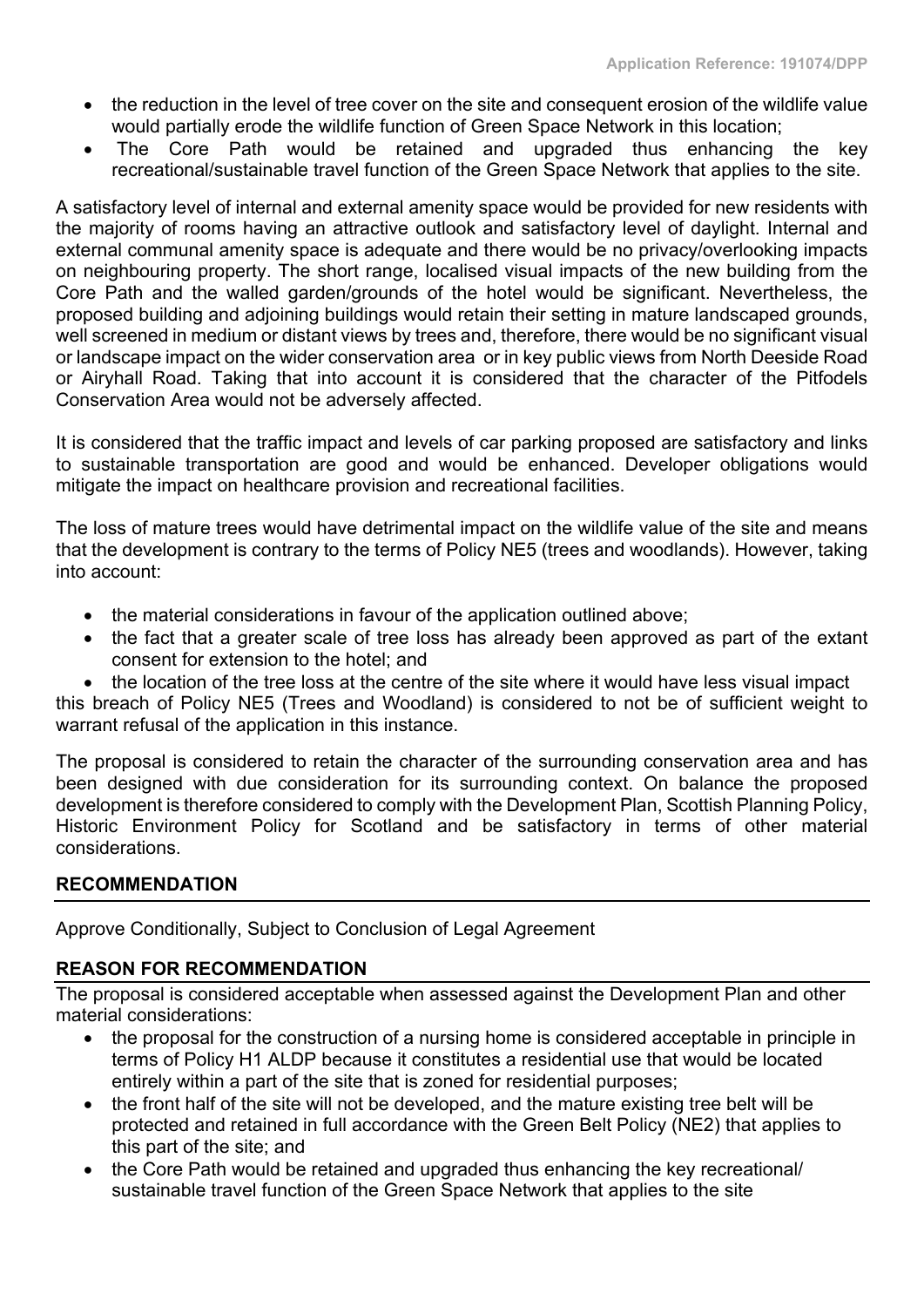A satisfactory level of internal and external amenity space would be provided for new residents with the majority of rooms having an attractive outlook and satisfactory level of daylight. Internal and external communal amenity space is adequate and there would be no privacy/overlooking impacts on neighbouring property. The short range, localised visual impacts of the new building from the Core Path and the walled garden/grounds of the hotel would be significant. Nevertheless, the proposed building and adjoining buildings would retain their setting in mature landscaped grounds, well screened in medium or distant views by trees and, therefore, there would be no significant visual or landscape impact on the wider conservation area or in key public views from North Deeside Road or Airyhall Road. Taking that into account it is considered that the character of the Pitfodels Conservation Area would not be adversely affected.

It is considered that the traffic impact and levels of car parking proposed are satisfactory and links to sustainable transportation are good and would be enhanced. Developer obligations would mitigate the impact on healthcare provision and recreational facilities.

The loss of mature trees would have detrimental impact on the wildlife value of the site and means that the development is contrary to the terms of Policy NE5 (trees and woodlands). However, taking into account:

- the material considerations in favour of the application outlined above;
- the fact that a greater scale of tree loss has already been approved as part of the extant consent for extension to the hotel; and

• the location of the tree loss at the centre of the site where it would have less visual impact this breach of Policy NE5 (Trees and Woodland) is considered to not be of sufficient weight to warrant refusal of the application in this instance.

The proposal is considered to retain the character of the surrounding conservation area and has been designed with due consideration for its surrounding context.

It is also noted that the proposal has some tensions with a number of other Policies of the Aberdeen Local Development Plan, namely D1 (Quality Placemaking by Design), D2 (Landscape), NE8 (Natural Heritage), however, these minor departures have either been overcome, or can be controlled via appropriately worded planning conditions.

The proposal is considered to be compliant with Scottish Planning Policy, Historic Environment Policy for Scotland the Pitfodels Conservation Area Character Appraisal and with other relevant Policies in the Aberdeen Local Development Plan including D4: Historic Environment, I1: Infrastructure Delivery & Planning Obligation, T2: Managing the Transport Impact of Development, T3: Sustainable and Active Travel, T5: Noise, H1: Residential Areas, NE2: Green Belt, NE6: Flooding, Drainage & Water Quality, NE9: Access and Informal Recreation, R6: Waste Management Requirements for New Development, R7: Low & Zero Carbon Buildings & Water Efficiency and CI1: Digital Infrastructure of the Aberdeen Local Development Plan, as well as with any associated Supplementary Guidance.

## **CONDITIONS**

- 1. That no development shall take place until there has been submitted to and approved in writing a detailed Green Travel Plan, which outlines sustainable measures to deter the use of private car and advises of sustainable travel choices to and from the site. Thereafter the measures within the said Green Travel Plan shall be implemented in their entirety. Reason: in order to encourage more sustainable forms of travel to and from the development.
- 2. No works in connection with the development hereby approved shall commence unless a tree protection plan has been submitted to and approved in writing by the planning authority.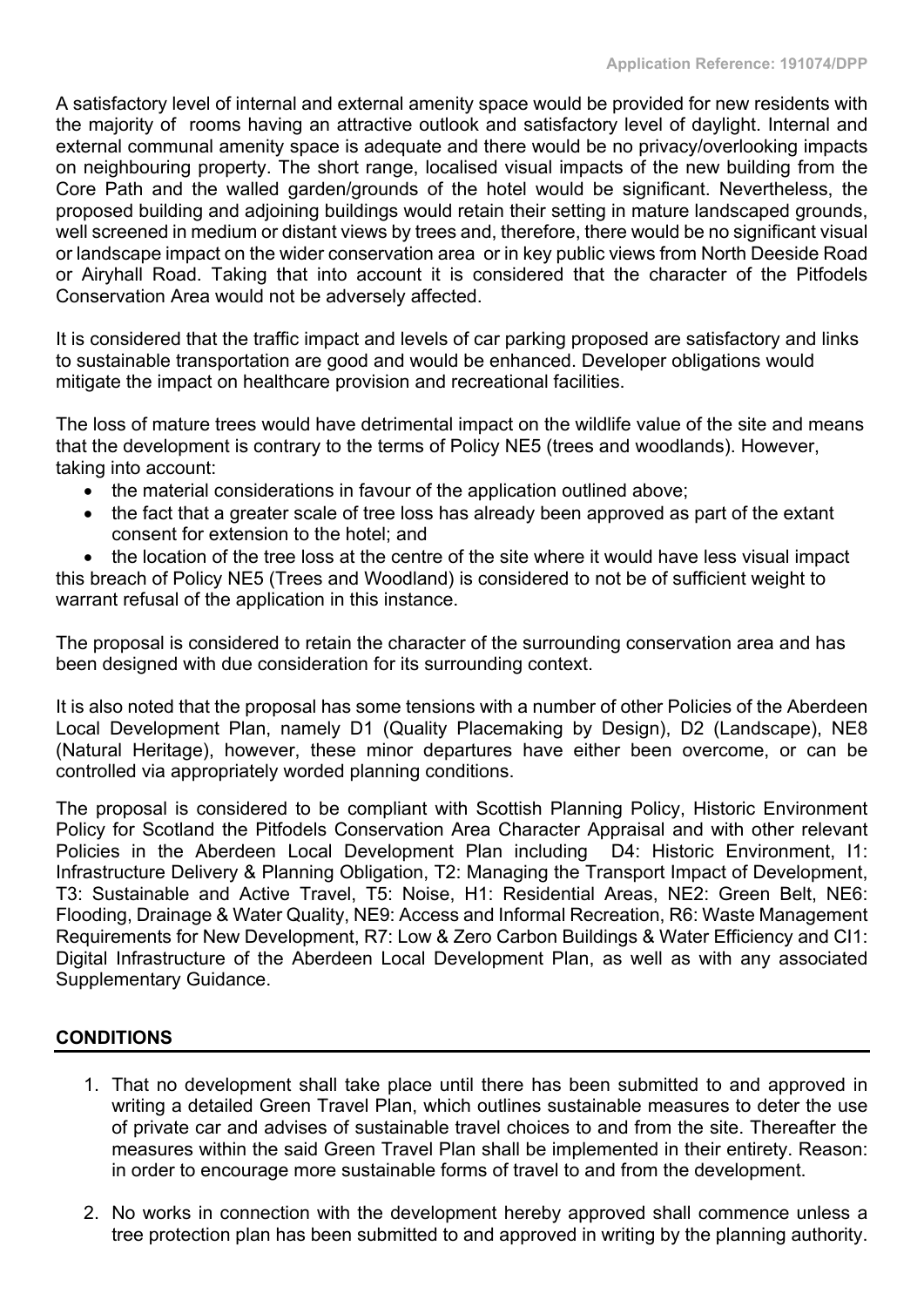Tree protection measures shall be shown on a layout plan accompanied by descriptive text and shall include:

- a) The location of the trees to be retained and their root protection areas and canopy spreads (as defined in BS 5837: 2012 Trees in relation to design, demolition and construction);
- b) The position and construction of protective fencing around the retained trees (to be in accordance with BS 5837: 2012 Trees in relation to design, demolition and construction).
- c) The extent and type of ground protection, and any additional measures required to safeguard vulnerable trees and their root protection areas.
- d) An arboricultural impact assessment which evaluates the direct and indirect impacts of the proposed development on the trees to be retained and proposed mitigation.
- e) An arboricultural method statement to demonstrate that operations can be carried out with minimal risk of adverse impact on trees to be retained.
- f) A method statement for any works proposed within the root protection areas of the trees shown to be retained.

No works in connection with the development hereby approved shall commence unless the tree protection measures have been implemented in full in accordance with the approved tree protection plan. No materials, supplies, plant, machinery, soil heaps, changes in ground levels or construction activities shall be permitted within the protected areas without the written consent of the planning authority and no fire shall be lit in the position where the flames could extend to within 5 metres of foliage, branches or trunks. The approved tree protection measures shall be retained in situ until the development has been completed. Reason: In order to ensure adequate protection for the trees and hedges on the site during the construction of development, and in the interests of the visual amenity of the area.

- 3. No works in connection with the development hereby approved shall commence unless samples and details of all the material (walls, windows, doors and roofing materials) to be used in the external finish for the approved development have been submitted to and approved in writing by the planning authority. The development shall not be occupied unless the external finish has been applied in accordance with the approved details. Reason: In the interests of the appearance of the development and the visual amenities of the area.
- 4. The building hereby approved shall not be erected unless an Energy Statement applicable to that building has been submitted to and approved in writing by the planning authority. The Energy Statement shall include the following items:
	- a) Full details of the proposed energy efficiency measures and/or renewable technologies to be incorporated into the development.
	- b) Calculations using the SAP or SBEM methods, which demonstrate that the reduction in carbon dioxide emissions rates for the development, arising from the measures proposed, will enable the development to comply with the Council's Supplementary Planning Guidance on Carbon Neutrality in New Developments.

The development shall not be occupied unless it has been constructed in full accordance with the approved details in the Energy Statement. The carbon reduction measures shall be retained in place and fully operational thereafter. Reason: To ensure this development complies with the on-site carbon reductions required in Scottish Planning Policy and the Council's Supplementary Planning Guidance - Resources for New Development.

5. No development in connection with the planning permission hereby granted shall commence unless full details of the proposed lighting for the footpath associated with the development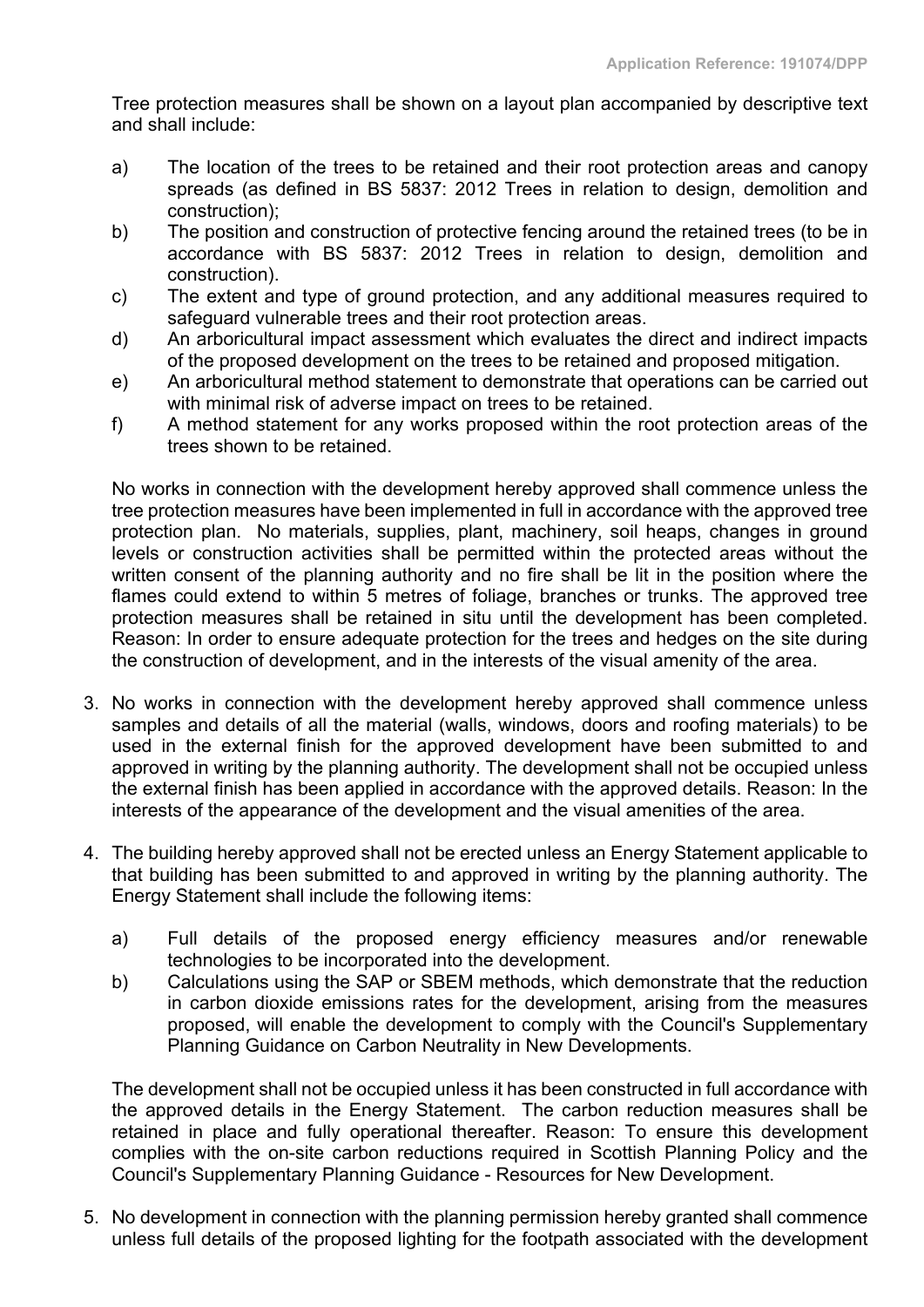have been submitted to and approved in writing by the planning authority. All lighting shall be provided and thereafter retained in accordance both with the approved scheme. Reason: In order to minimise the amount of obtrusive lighting from the development in the interests of the amenity of the surrounding area.

- 6. The development hereby approved shall not be occupied unless its driveway, turning and parking areas has been provided and surfaced in accordance with the details shown on the approved plans (Ref: 11380 - HFM -  $ZZ$  -  $ZZ$  - DR - A -  $P(00) - 004$ ). Once provided, all parking and turning areas shall thereafter be permanently retained as such. Reason: To ensure the timely completion of the driveway to an adequate standard to prevent the carriage of loose driveway material on to the public road in the interests of road safety.
- 7. The development hereby approved shall not be occupied unless all mitigation measures as detailed within the submitted Noise Impact Assessment (Ref: 19335-R01-A) have been implemented in their entirety. Once implemented, all mitigation measures shall be permanently retained as such. Reason: to ensure that an appropriate level of residential amenity can be provided.
- 8. No works in connection with the development hereby approved (including demolition, ground works and vegetation clearance) shall commence unless a construction environmental management plan (CEMP) has been submitted to and approved in writing by the planning authority. The CEMP shall include the following.
	- a. Risk assessment of potentially damaging construction activities;
	- b. Identification of "biodiversity protection zones";
	- c. Practical measures (both physical measures and sensitive working practices) to avoid or reduce impacts during construction (may be provided as a set of method statements);
	- d. The location and timing of sensitive works to avoid harm to biodiversity features
	- e. The times during construction when specialist ecologists need to be present on site to oversee works;
	- f. Responsible persons and lines of communication;
	- g. The role and responsibilities on site of an ecological clerk of works (ECoW) or similarly competent person; and
	- h. Use of protective fences, exclusion barriers and warning signs.

All works carried out during the construction period shall be undertaken strictly in accordance with the approved CEMP. Reason: In the interests of protecting the biodiversity of the environment.

9. That all works shall be undertaken in accordance with the submitted Drainage Statement (Fairhurst Ref: 130573) and unless otherwise agreed in writing by the Planning Authority. Reason: to ensure that the site can be adequately drained and reduce potential for flood risk.

## **INFORMATIVES**

In terms of waste requirements, the care home will be provided with: 5 x 1280l general waste containers, 5 x 1280l co-mingled recycling container and 1 x food waste container for each bin store (each kitchen will receive a kitchen caddy, bioliners and associated information). The following costs will be charged to the developer: each 1280l bin cost £413.60 and each food waste container cost £514.49. No garden waste will be provided for the care home as it is assumed grounds will be maintained as part of a service charge for the building and undertaken by a commercial contractor.